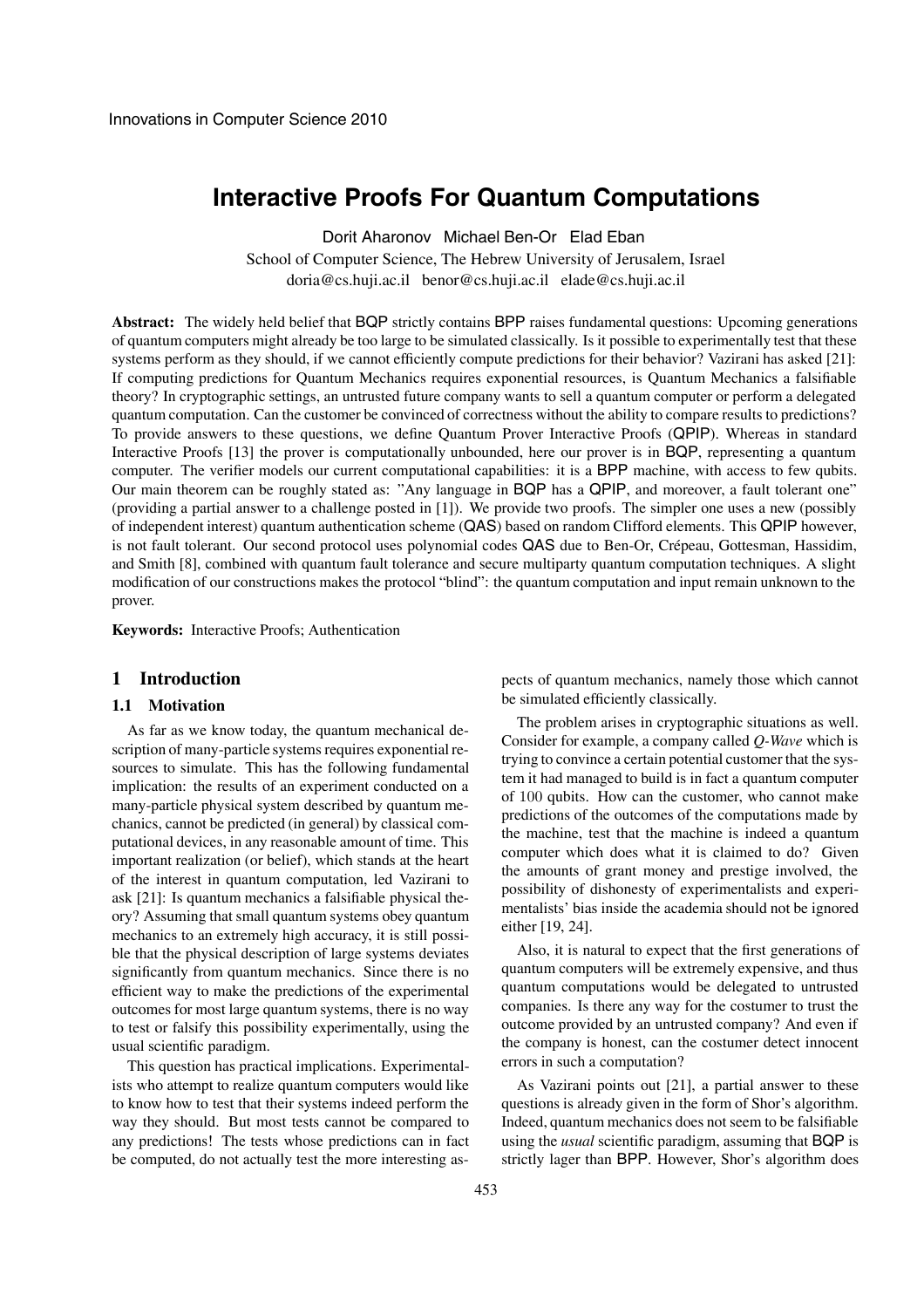provide a way for falsification, by means of an experiment which lies outside of the usual scientific paradigm: though its result cannot be *predicted* and then compared to the experimental outcome, it can be *verified* once the outcome of the experiment is known (by simply multiplying the factors and comparing to the input).

This, however, does not fully address the issues raised above. Let us take for example the case of the company trying to convince a costumer that the system it is trying to sell is indeed a quantum computer of 100 qubits. Such a system is already too big to simulate classically; However, any factoring algorithm that is run on a system of 100 qubits can be easily performed by today's classical technology. How about delegated quantum computations? Here too it is unclear how the ability to verify the outcome of Shor's algorithm can help in the context of a costumer who wishes to be convinced of correctness of computation of other problems in BQP and in particular of BQP complete problems (e.g., [4, 16, 25]). As for experimental results, it is difficult to rigorously state what exactly does the ability to apply Shor's algorithm successfully imply. There is a fundamental difference between being convinced of the ability to factor, and testing universal quantum evolution; it may even be the case that factoring is in BPP while BQP is not.

We thus pose the following main question (this question was also asked by Gottesman [1]): Can one be convinced of the correctness of the computation of *any* polynomial quantum circuit? Does a similar statement to the one above regarding Shor's algorithm, apply for universal quantum computation? A different way to pose this question is: can one be convinced of the "correctness" of the quantum mechanical description of any quantum experiment that can be conducted in a reasonable amount of time in the laboratory, even though one cannot compute any predictions for the outcomes of this experiment?

In this paper we address the above fundamental question in a rigorous way. We do this by taking a computational point of view on the interaction between the supposed quantum computer, and the entity which attempts to verify that it indeed computes what it should.

#### **1.2 Quantum Prover Interactive Proofs (QPIP)**

Interactive proof systems, defined by Goldwasser, Micali and Rackoff [13], play a crucial role in the theory of computer science. Roughly, a language  $\mathcal L$  is said to have an interactive proof if there exists a computationally unbounded prover (denoted  $P$ ) and a BPP verifier ( $V$ ) such that for any  $x \in \mathcal{L}, \mathcal{P}$  convinces  $\mathcal{V}$  of the fact that  $x \in \mathcal{V}$  $\mathcal L$  with probability  $\geq \frac{2}{3}$  (completeness). Otherwise, when  $x \notin \mathcal{L}$  any prover fails to convince  $\mathcal{V}$  with probability higher than  $\frac{1}{3}$  (soundness).

Shor's factoring algorithm [20] can be viewed as an

interactive proof of a very different kind: one between a classical BPP verifier, and a quantum *polynomial time* (BQP) prover, in which the prover convinces the verifier of the factors of a given number (this can be easily converted to the usual IP formalism of membership in a language). Recall that quantum interactive proofs which were studied previously in the literature (e.g., [23]) had an unbounded quantum prover and a BQP *verifier*.

Clearly, such an interactive proof between a BQP prover and a BPP verifier exists for any problem inside NP whose witness can be found in BQP. However, it is widely believed that BQP is not contained in NP (and in fact not even in the polynomial hierarchy). The main idea of the paper is to generalize the above interactive proof point of view of Shor's algorithm, and show that with this generalization, a verifier can be convinced of the result of *any* polynomial quantum circuit.

To this end we define a new model of quantum interactive proofs which we call *quantum prover interactive proofs* (QPIP). The simplest definition would be an interactive proof in which the prover is a BQP machine and the verifier a BPP classical machine. In some sense, this model captures the possible interaction between the quantum world (for instance, quantum systems in the lab) and the classical world. Indeed Gottesman [1] posed his question in this model. Unfortunately we do not know how to prove the results in this model. We therefore strengthen it slightly and allow the verifier additional access to a constant number of qubits and to a quantum channel. This verifier can be viewed as modeling our current computational abilities.

**Definition 1.1** *Quantum Prover Interactive Proof (QPIP) is an interactive proof system with the following properties:*

- ∙ *The prover is computationally restricted to* BQP*.*
- ∙ *The verifier is a hybrid quantum-classical machine. Its classical part is a* BPP *machine. The quantum part is a register of c qubits (for some constant c), on which the prover can perform arbitrary quantum operations. At any given time, the verifier is not allowed to possess more than qubits. The interaction between the quantum and classical parts is the usual one: the classical part controls which operations are to be performed on the quantum register, and outcomes of measurements of the quantum register can be used as input to the classical machine.*
- ∙ *There are two communication channels: one quantum and one classical.*

*The completeness and soundness conditions are identical to the* IP *conditions.*

Abusing notation, we denote the class of languages for which such a proof exists also by QPIP.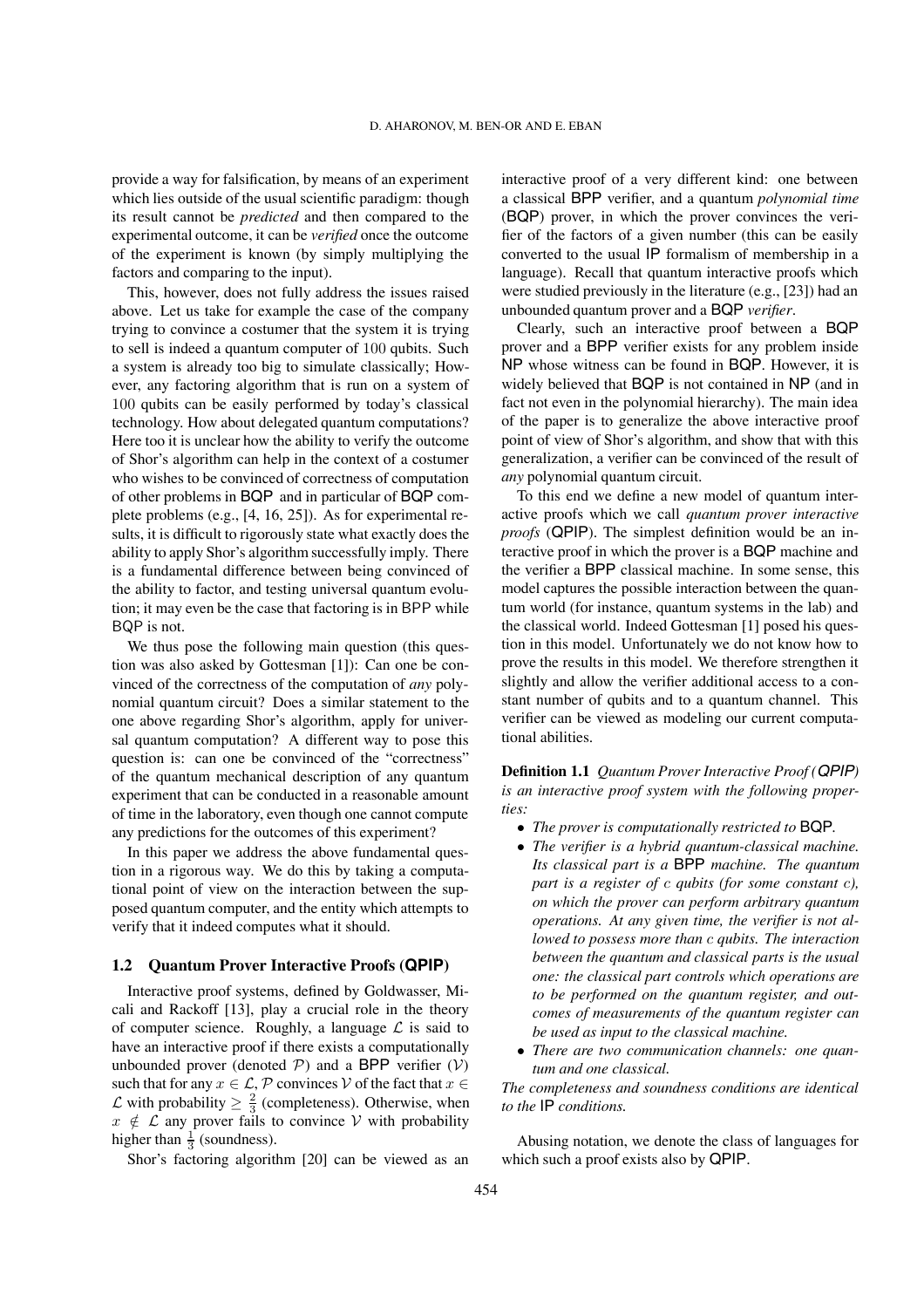# **1.3 Main Results**

**Definition 1.2** *The promise problem Q-CIRCUIT consists of a quantum circuit made of a sequence of gates,*  $U = U_T \dots U_1$ , acting on *n* input bits. The task is to *distinguish between two cases:*

*YES* : 
$$
||((|0⟩ ⟨0| ⊗  $\mathcal{I}_{n-1}$ ) U |ō⟩ ||<sup>2</sup> ≥  $\frac{2}{3}$   
*NO* :  $||((|0⟩ ⟨0| ⊗  $\mathcal{I}_{n-1}$ ) U |ō⟩ ||<sup>2</sup> ≤  $\frac{1}{3}$$
$$

Q-CIRCUIT is a BQP complete problem. This remains true for any soundness and completeness parameters 0 <  $s, c < 1$ , if  $c - s > \frac{1}{Poly(n)}$ . Our first result is:

#### **Theorem 1.1** *The language Q-CIRCUIT has a QPIP.*

The proof is quite simple once the right definitions are set, given the notion of quantum authentication schemes (QAS). We explain the idea later in the introduction.

Since Q-CIRCUIT is BQP complete, and QPIP is trivially inside BQP, we have as an immediate corollary:

# **Corollary 1.2**  $BQP = QPIP$ *.*

Thus, a BQP the prover can convince the verifier of any language he can compute. We remark that our definition of QPIP is asymmetric - the verifier is "convinced" only if the quantum circuit outputs 1. This asymmetry seems irrelevant in our context of verifying correctness of quantum computations. Indeed, it is possible to extend the result to enable the verifier to be convinced of *correctness* of the prover's outcome (in both 0 and 1 cases) using simple arguments based on the fact that BQP is closed under complement (see Section 7).

Importantly, the above results apply in a setting in which the physical systems are subjected to noise:

**Theorem 1.3** *Theorem 1.1 holds also when the quantum communication and computation devices are subjected to the usual local noise model assumed in quantum fault tolerance settings.*

Thus, our results apply also in physically realistic setting; the prover, the verifier and the communication channel can all be noisy, as long as the noise satisfies the standard restrictions of quantum fault tolerance. The proof of 1.3, unlike that of 1.1, requires some technical effort.

In the works [6, 11] a related question was raised: in our cryptographic setting, if we distrust the company performing the delegated quantum computation, we might want to keep both the input and the function which is being computed secret. Can this be done while maintaining the confidence in the outcome? A simple modification of our protocols gives

**Theorem 1.4** *Theorem 1.3 holds also in a blind setting, namely, the prover does not get any information regarding the function being computed, and its input, beyond an upper bound on the size of the circuit.*

An analogous result for NP-hard problems was shown already in the late 80's to be impossible unless the polynomial hierarchy collapses [2].

## **1.4 Proofs Overview (and a new Quantum Authentication Scheme)**

Our main tool is quantum authentication schemes (QAS) [7]. Roughly, a QAS allows two parties to communicate in the following way: Alice sends an encoded quantum state to Bob. The scheme is secure if in case the state had been altered, Bob's chances of declaring valid a wrong state are small. The basic idea of our QPIP protocols is to have the prover hold, at time step t, the authenticated version of the state  $U_t \cdots U_1 | 0 \rangle$ . We need to describe how the prover and the verifier can together update this authenticated state, without the prover knowing the authentication key, and using only a constant number of qubits at the verifier's end.

**The basic QPIP**. Our starting point is a very simple QPIP protocol which works with any QAS (under the mild condition that it maintains its security when it is applied in parallel on several registers). Unfortunately this scheme is not fault tolerant, but it serves well to explain how QAS and QPIP are related. The idea is simple: use the prover as an untrusted storage device. To do this, the verifier asks the prover for the authenticated qubits on which he would like to apply the next gate. He then decodes those qubits, applies the gate, encodes them back and sends them to the prover. The proof of security is quite straight forward given the security of the QAS.

For concreteness, we apply this scheme using a new simple and efficient QAS, based on random Clifford group operations (it is reminiscent of Clifford based quantum 2 designs  $[12]$ ). To encode a state of m qubits, tensor the state with d qubits in the state  $|0\rangle$ , and apply a random Clifford operator on the  $m+d$  qubits. To prove the security proof of this QAS we use similar tools to that of the proof of [12] of quantum unitary 2−designs, to show that any attack of the prover is mapped by the random Clifford operator to random Pauli operators. We then show that those are detected with high probability. This QAS might be interesting in its own right due to its simplicity, and since it is extremely efficient: using  $d$  extra qubits we get security  $2^{-d}$  and moreover this security is independent of the dimension of the Hilbert space being authenticated (unlike in other QASs, e.g., the second QAS we use in this paper).

For fault tolerance, it seems necessary that the prover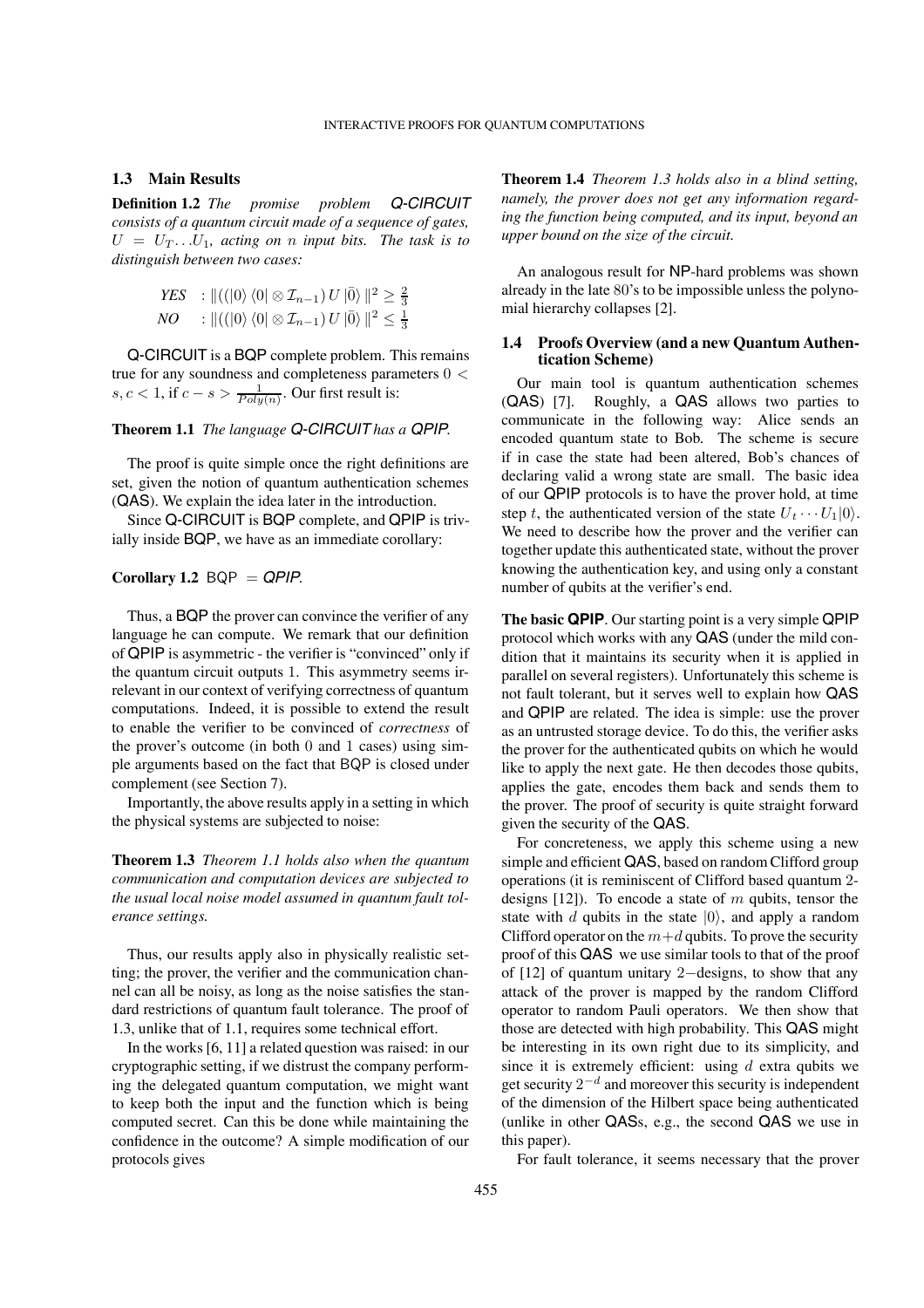will be able to apply quantum gates on the state by himself. Due to the lack of structure of the authenticated states in the general QAS we do not know how to do this without revealing the authentication key. We thus focus on one specific QAS which does exhibit enough structure to allow for fault tolerance. As a side benefit, this QPIP also involves just one round of quantum communication, compared to the basic QPIP in which all rounds are quantum.

**Polynomial codes based QAS and its QPIP** We recall the QAS due to Ben-Or, Crépeau, Gottesman, Hassidim and Smith [8]. This QAS is based on signed quantum polynomial codes, which are quantum polynomial codes [3] of degree at most  $d$  multiplied by some random sign  $(1)$ or  $-1$ ) at every coordinate (this is called the sign key) and a random Pauli at every coordinate (the Pauli key).

First, we present a security proof for this QAS; this corrects an error in the security proof of the original paper [8]. To do this we first prove that no Pauli attack can fool more than a small fraction of the sign keys, and thus the sign key suffices in order to protect the code from any Pauli attack. Next, we need to show that the scheme is secure against general attacks. This, surprisingly, does not follow by linearity from the security against Pauli attacks as is the case in quantum error correcting codes (this is the missing link in the proof of [8]). Indeed, if one omits the Pauli key from this QAS one gets an authentication scheme which is secure against Pauli attacks but *not* against general attacks. We proceed by showing, (with some similarity to the Clifford based QAS proof), that the random Pauli key effectively translates the prover's attack to a mixture (not necessarily uniform like in the Clifford case) of Pauli operators acting on a state encoded by a random signed polynomial code.

We note that the security parameter  $d$  is different and is in fact slightly worse (though in an unimportant way) than the  $d$  parameter in the Clifford based QAS (see Sec. 2.4) for more precise statements).

Due to its algebraic structure, the signed polynomial code QAS allows applying gates without knowing the key. This was used in [8] for secure multiparty quantum computation; here we use it to allow the prover to perform gates without knowing the authentication key.

The QPIP protocol goes as follows. The prover selects an authenticated code, which encodes one qudit into  $m$ qudits;  $m$  is a small constant. The verifier authenticated the inputs to the circuit, as well as the magic states required to perform Toffoli gates (called Toffoli states), as described in [8, 18]. With those authenticated states at hand, the prover can perform universal computation using only Clifford group operations and measurements (universality was proved for qubits in [9], and the extension to higher dimensions was used in [8]). The prover sends the verifier results of measurements and the verifier sends

information given those results, which enables the prover to continue the computation. The communication is thus classical except for the first round.

**Fault Tolerance** One is tempted to try and apply known fault tolerance techniques (e.g., [3]) to achieve robustness to local noise. However, a problem arises when attempting to apply those techniques directly: since all states sent to the prover must be authenticated, the verifier needs to send the prover polynomially many authenticated qubits every time step, so that the prover can perform error corrections on all qubits simultaneously, as is required for fault tolerance. However, the verifier's quantum register contains only a constant number of qubits.

We bypass this problem as follows. At the first stage of the protocol, the verifier authenticates as many zero states and Toffoli states as would be required during the entire protocol, and sends those to the prover. This is done sequentially, state by state, so that the verifier only uses a constant quantum register. As soon as the prover receives a qudit, he protects it using his own concatenated error correcting code; the result is that the effective error in any of the authenticated states is also a constant. This constant accuracy can be maintained for a long time by the prover, by performing error correction with respect to *his* error correcting code. Thus, polynomially many such authenticated states can be passed to the prover in sequence.

To proceed, we notice that the purity of the states can now be amplified using *purification* [9]. Indeed, the prover cannot perform purification on his own since the purification compares authenticated qubits and the prover does not know the authentication code. However, the verifier can help the prover using classical communication (For the purification of the Toffoli states, we use the methods of [8]). This way the prover can reduce the effective error on his encoded authenticated states; in fact, with polylogarithmic work the error can be reduced all the way to inverse polynomial. Effectively, the input at the prover's hands is now error free with very high probability; The prover and verifier can now perform the polynomial-code based QPIP on this input, to apply the desired circuit. During the application of the protocol the prover performs his gates fault tolerantly with respect to his error correcting codes, and constantly correct errors; in other words, he follows the standard quantum fault tolerance scheme on his side, with respect to his codes.

**Blind Quantum Computation** To achieve Theorem 1.4, we modify our construction so that the circuit that the prover performs is a *universal quantum circuit*, i.e., a fixed sequence of gates which gets as input a description of a quantum circuit, plus an input string to that circuit, and applies the input quantum circuit to the input string.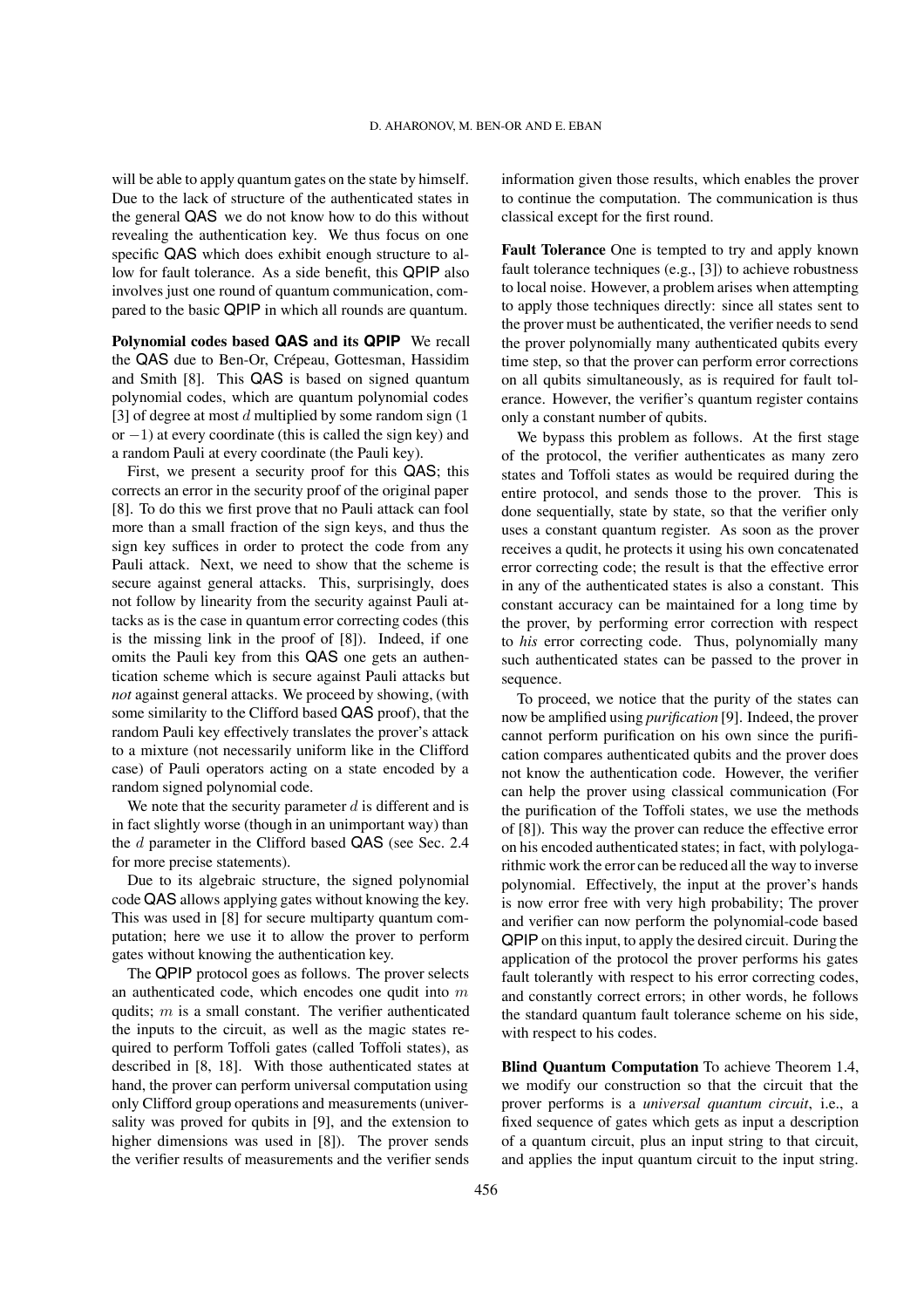Since the universal quantum circuit is fixed, it reveals nothing about the input quantum circuit or the input string to it.

#### **1.5 Interpretations of the Results**

The corollaries below clarify how the QPIP protocols designed here are used to address the motivating questions from Sec. 1.1.

A natural question is how close the quantum state is to the correct state, in case the verifier accepted. As usual, to guarantee closeness to the correct state at the end, we need to require that the probability to abort is small:

**Corollary 1.5** *For a QPIP protocol with security*  $\delta$ *, if the verifier's probability to abort is*  $\leq 1 - \gamma$  *then the trace distance between the final density matrix and that of the correct state is at most*  $\frac{2\delta}{\gamma}$ *.* 

We would also like to interpret the results as a guarantee that a prover that passed the test (for "hard" quantum circuits) cannot be in BPP, assuming  $BQP \neq BPP$ . To make this formal, we need a somewhat stronger assumption which is still widely believed: we assume that there is a language  $L \in BQP$  and a polynomial time samplable distribution  $D$  on which any BPP machine errs with non negligible probability regarding membership in  $L$  (e.g. the standard cryptographic assumptions about the hardness of Factoring or Discrete Log). Given this, the following corollary can be proven using Corollary 1.5.

**Corollary 1.6** *Fix such a language . If the verifier interacts with a given prover using the QPIP for L, and the probability for abort is*  $1 - \gamma$  *for some positive*  $\gamma$ *, (where probability is taken also over an input sampled according to*  $D$ *), then the QPIP cannot be simulated in* BPP.

One might wonder whether it is possible to somehow get convinced not only of the fact that the computation that was performed by the prover is indeed the desired one, but also that the prover must have had access to some quantum computer, or at least to some quantum memory. We prove:

**Claim 1.7** *There exists a language*  $\mathcal{L} \in BQP$  *such that even if the prover in our QPIP is replaced by one with unbounded classical computational power, but only a constant number of qubits, the prover will not be able to convince the verifier to accept: in this case aborts the computation with high probability.*

In fact, the proof of this claim does not require the machinery of QPIP, it is based on ideas that appeared already in the study bounded storage quantum models [22]. We thus see yet another setting in which quantum mechanics cannot be simulated by classical systems, regardless of how computationally powerful they are; In addition

to bounded storage models, this property emerges also in other contexts, e.g., the *EPR* experiment.

We note that all our proofs are based on the assumption that the system obeys the mathematical model of quantum mechanics. It is thus assumed in all proofs that Nature behaves in a way which *can* be described in this framework. Note that this does not implicitly assume that the system is fully quantum mechanical (something which we might want to check using these protocols): Classical systems or decohered quantum systems can also be described in this mathematical model. However, this assumption does put restrictions on the possible models for which our security proofs would hold, and in particular, it requires the system to be linear and have some tensor product structure. Of course, one cannot hope to prove security results without *any* assumption on the mathematical model that describes the physical system.

Finally, we remark that in the study of IP, a natural question is whether a prover can prove any language it can compute; The answer is known to be positive for PSPACE, NP and #P provers, but is still open for coNP, SZK and PH [5]. Our results imply that a BQP prover can prove the entire class of BQP (albeit to a verifier who is not entirely BPP).

## **1.6 Related Work and Open Questions**

The two questions regarding the cryptographic angle were asked by Childs in [11], and by Arrighi and Salvail in [6], who proposed schemes to deal with such scenarios. However [11] do not deal with a cheating prover, and [6] deals only with a restricted set of functions which they refer to as random verifiable.

Broadbent, Fitzsimons, and Kashefi [10] have proven related results independently. Using measurement based quantum computation, they construct a protocol for universal blind quantum computation, and moreover, the verifier's register consists of a single qubit. These results imply similar implications to ours, though they are not presented using the language of QPIP and do not discuss the more foundational motivations and implications.

Yi-Kai Liu suggested an alternative way to implement the basic QPIP protocol, based on Kitaev's circuit to Hamiltonian construction [15], where the prover prepares the history state of the circuit and sends the qubits of this state to the verifier one by one. The verifier decides randomly on one local term in the Hamiltonian, keeps only the qubits in this term (Two qubits suffice using [14]) and measures the energy of that term on those qubits. This is repeated  $poly(n)$  times to amplify security. Unfortunately, it is not clear how to make this scheme fault tolerant.

An important and intriguing open question is whether it is possible to make the verifier completely classical. This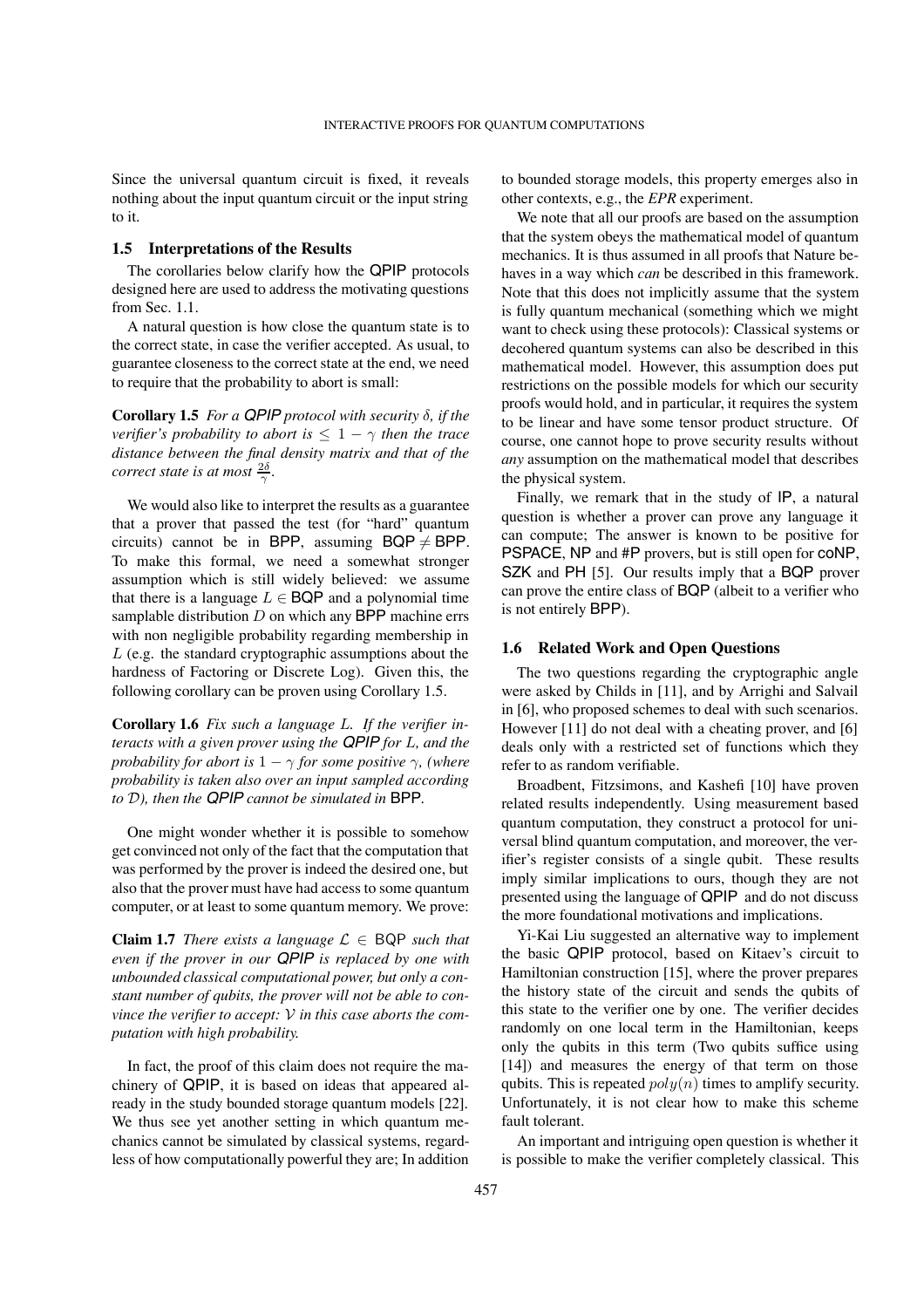would have interesting fundamental implications regarding the ability of a completely classical system to learn and test a quantum system.

Another interesting (perhaps related?) open question is to study the model we have presented here of QPIP, with more than one prover. Possibly, multiprover QPIP might be strong enough even when restricted to classical communication. In [10] this was shown assuming that the two provers are entangled (but other than that cannot communicate).

This work also raises some questions in the philosophy of science. In particular, it suggests the possibility of formalizing and studying the interaction between physicists and Nature, using computational complexity notions. Following discussions with us at preliminary stages of this work, Jonathan Yaari is currently studying "interactive proofs with Nature" from the philosophy of science aspect [26].

**Paper Organization** We start with notations and background regarding the notions that appear in this paper, in Sec. 2. Here we also present the polynomial codes based QAS . Sec. 3 provides the basic protocol together with the Clifford QAS. Sec. 4 we describe the QPIP based on signed polynomial codes, and prove its fault tolerance; Sec. 5 generalizes the result to the blind setting. Sec. 6 proves the corollaries regarding how the results can be interpreted; Sec. 7 defines the symmetric version of QPIP and proves its equivalence to Definition 1.1. We provide a complete proof of security of the polynomial-codes-based QAS in the appendix.

# **2 Background**

#### **2.1 Pauli and Clifford Group**

Let  $\mathbb{P}_n$  denote the *n*-qubits Pauli group.  $P = P_1 \otimes$  $P_2 \otimes \ldots \otimes P_n$  were  $P_i \in \{ \mathcal{I}, X, Y, Z \}.$ 

**Definition 2.1** *Generalized Pauli operator over*  $F_q$ :  $X|a\rangle = |(a+1) \mod q\rangle, Z|a\rangle = \omega_q^a|a\rangle, Y = XZ,$ *where*  $\omega_q = e^{2\pi i/q}$  *is the primitive q-root of the unity.* 

We note that  $ZX = \omega_q XZ$ . We use the same notation,  $\mathbb{P}_n$ , for the standard and generalized Pauli groups, as it will be clear by context which one is being used.

**Definition 2.2** *For vectors*  $x, z$  *in*  $F_q^m$ *, we denote by*  $P_{x,z}$ *the Pauli operator*  $Z^{z_1}X^{x_1}\otimes \ldots \otimes Z^{z_m}X^{x_m}$ .

We denote the set of all unitary matrices over a vector space A as  $\mathbb{U}(A)$ . The Pauli group  $\mathcal{P}_n$  is a basis to the matrices acting on n-qubits. In particular, we can write  $\sum_{P \in \mathcal{P}_n} P \otimes U_P$  with  $U_P$  some matrix on B. any matrix  $U \in U(A \otimes B)$  for A the space of n qubits, as

Let  $\mathfrak{C}_n$  denote the *n*-qubit Clifford group. Recall that it is a finite subgroup of  $\mathbb{U}(2^n)$  generated by the Hadamard matrix-H, by  $K = \begin{pmatrix} 1 & 0 \\ 0 & i \end{pmatrix}$  $0 \quad i$  $\bar{\wedge}$ , and by controlled-NOT. The Clifford group is characterized by the property that it maps the Pauli group  $\mathbb{P}_n$  to itself, up to a phase  $\alpha \in$  $\{\pm 1, \pm i\}$ . That is:  $\forall C \in \mathfrak{C}_n, P \in \mathbb{P}_n : \alpha C P C^{\dagger} \in \mathbb{P}_n$ 

**Fact 2.1** *A random element from the Clifford group on qubits can be sampled efficiently by choosing a string of*  $poly(n)$  *length uniformly at random. The map from*  $k$ *to the group element represented as a product of Clifford group generators can be computed in classical polynomial time.*

#### **2.2 Polynomial Quantum Error Correction Codes**

**Definition 2.3** *Polynomial error correction code [3]. Given*  $m, d, q$  and  $\{\alpha_i\}_1^m$  where  $\alpha_i$  are distinct non zero *values from*  $F_q$ , the encoding of  $a \in F_q$  is  $|S_a\rangle$ 

$$
|S_a\rangle \stackrel{\text{def}}{=} \frac{1}{\sqrt{q^d}} \sum_{\substack{f : deg(f) \le d, \\ f(0) = a}} |f(\alpha_1), \dots, f(\alpha_m)\rangle \tag{1}
$$

We use here  $m = 2d + 1$ , in which case the code subspace is its own dual. It is easy to see that this code can detect up to  $d$  errors [3].

We recall from [3] how to apply several useful gates on states encoded by those codes, in a *transversal* manner. The simplest gate is the generalized  $X$ :

$$
\widetilde{X} | S_a \rangle = X^{\otimes m} | S_a \rangle = | S_{(a+1)} \rangle \tag{2}
$$

Similarly for logical controlled-SUM (denoted *SUM*) which is the generalization of CNOT, it is easy to check that:

$$
\widetilde{SUM}\ket{S_a}\ket{S_b} = SUM^{\otimes m}\ket{S_a}\ket{S_b} = \ket{S_a}\ket{S_{a+b}}
$$
 (3)

The logical Fourier transform requires a little more work. Recall the definition of the generalized Fourier transform in  $F_q$ :

$$
W_r |a\rangle \stackrel{\text{def}}{=} \frac{1}{\sqrt{q}} \sum_b \omega_q^{rab} |b\rangle \tag{4}
$$

The logical Fourier operator  $\widetilde{F}$  can be applied using the interpolation coefficients  $c_i$  for degree  $m-1$  polynomials:

$$
\widetilde{W} | S_a \rangle \stackrel{\text{def}}{=} q^{-m/2} \sum_b \omega_q^{ab} | S_b \rangle =
$$
  

$$
W_{c_1} \otimes W_{c_2} \otimes \ldots \otimes W_{c_m} | S_a \rangle.
$$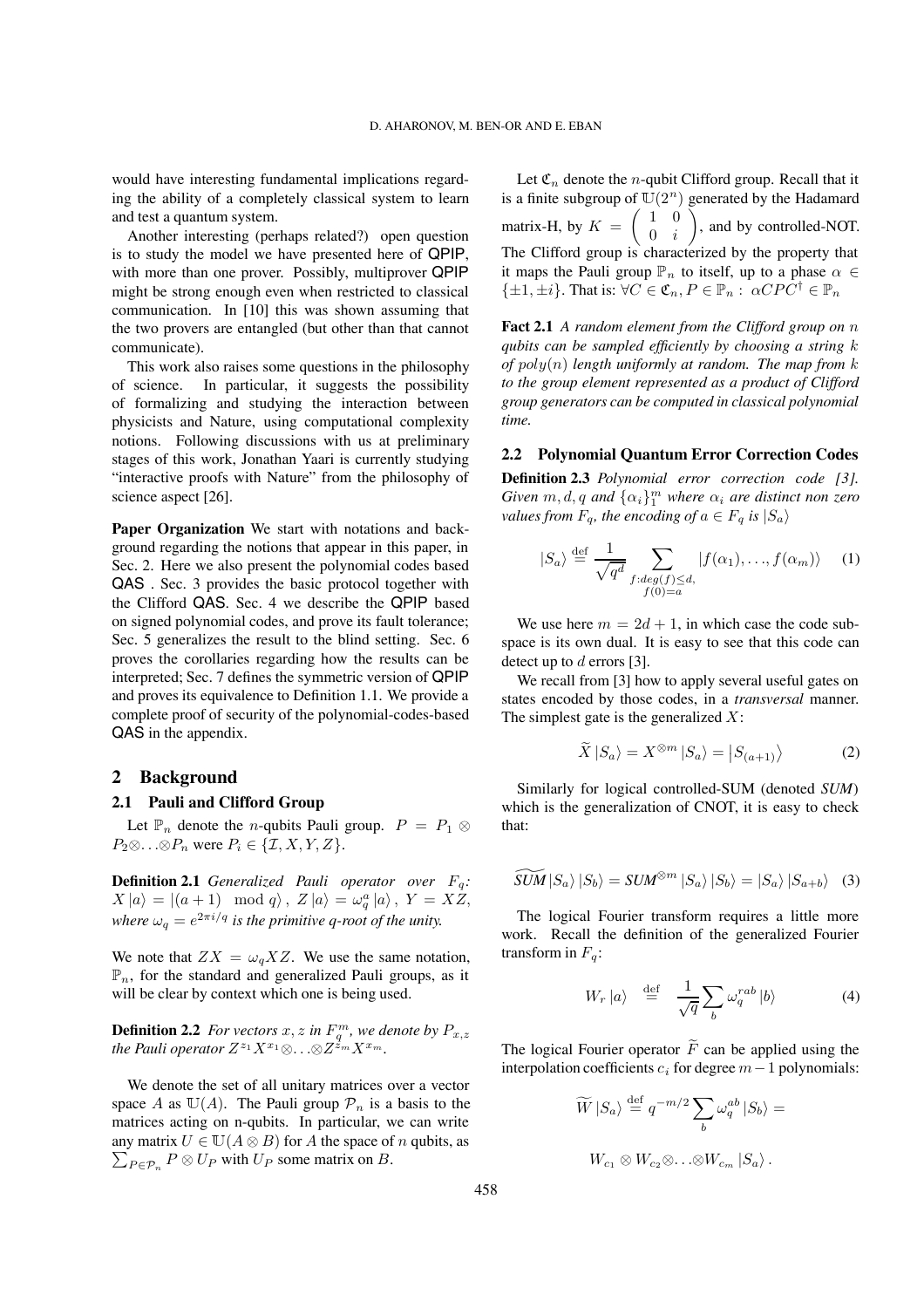The  $Z$  operator can be seen as a product of Fourier and  $X$  operators, and thus can also be applied. More directly, it can be seen that

$$
\widetilde{Z}\left|S_a\right\rangle = \left|(-1)^a S_a\right\rangle = Z^{c_1 k_1} \otimes \ldots \otimes Z^{c_m k_m} \left|S_a\right\rangle \quad (5)
$$

To complete this to a universal set of gates, we need to add measurements, and Toffoli states. This is explained further in Section 4.1, in the relevant context.

## **2.3 Signed Polynomial Codes**

**Definition 2.4 ([8])** *The signed polynomial code with respect to a string*  $k \in \{\pm 1\}^m$  *(denoted*  $C_k$ *) is defined by:* 

$$
\left|S_a^k\right> \stackrel{\text{def}}{=} \frac{1}{q^{d/2}} \sum_{\substack{f : deg(f) \le d \\ f(0) = a}} \left|k_1 f(\alpha_1), \dots, k_m f(\alpha_m)\right> \tag{6}
$$

Once again, we use  $m = 2d + 1$ . The code can detect d errors. Also,  $\mathcal{C}_k$  is self dual [8], namely, the code subspace is equal to the dual code subspace.

# **2.4 Quantum Authentication**

**Definition 2.5** *(adapted from Barnum et. al. [7]). A quantum authentication scheme (QAS) is a pair of polynomial time quantum algorithms* A and B together with a *set of classical keys such that:*

- ∙ *takes as input an m-qubit message system M and a* key  $k \in \mathcal{K}$  and outputs a transmitted system T of  $m + d$  *qubits.*
- ∙ ℬ *takes as input the (possibly altered) transmitted system*  $T'$  *and a classical key*  $k \in \mathcal{K}$  *and outputs two systems: a m-qubit message state M, and a single qubit which indicate whether the state is considered valid or erroneous. The basis states of are called*  $|VAL\rangle$ ,  $|ABR\rangle$ *. For a fixed k we denote the corresponding super-operators by*  $A_k$  *and*  $B_k$ *.*

Given a pure state  $|\psi\rangle$ , consider the following test on the joint system  $M, V:$  output a 1 if the first  $m$  qubits are in state  $|\psi\rangle$  or if the last qubit is in state  $|ABR\rangle$ , otherwise, output 0. The corresponding projections are:

$$
P_1^{|\psi\rangle} = |\psi\rangle \langle \psi| \otimes I_V +
$$
  
\n
$$
(I_M - |\psi\rangle \langle \psi|) \otimes |ABR\rangle \langle ABR|
$$
  
\n
$$
P_0^{|\psi\rangle} = (I_M - |\psi\rangle \langle \psi|) \otimes |VAL\rangle \langle VAL|
$$

The scheme is secure if for all possible input states  $|\psi\rangle$ and for all possible interventions by the adversary, the expected fidelity of *B*'s output to the space defined by  $P_1^{|\psi\rangle}$ is high:

**Definition 2.6** *A QAS is secure with error*  $\epsilon$  *if for every state*  $|\psi\rangle$  *it holds:* 

- *Completeness: For all keys*  $k \in K : B_k(A_k(|\psi\rangle \langle \psi|)) =$  $|\psi\rangle\langle\psi| \otimes |VAL\rangle\langle VAL|$
- ∙ *Soundness: For any super-operator* Λ *(representing a possible intervention by the adversary), if*  $\rho_B$  *is defined by defined by*  $\rho_B$  =  $\frac{1}{|\mathcal{K}|}\sum_k B_k\big(\Lambda(A_k(\ket{\psi}\bra{\psi})))\big)$ , then:  $Tr(P_1^{|\psi\rangle}\rho_B)\geq$  $1 - \epsilon$ .

# **2.5 QAS based on Signed Quantum Polynomial Codes**

**Protocol 2.1** *Signed Polynomial Codes Authentication protocol (due to [8]):* Alice wishes to send the state  $|\psi\rangle$ *of dimension q. She chooses a security parameter d, and a code length*  $m = 2d + 1$ *. Encoding: Alice randomly selects a pair of keys: a sign key*  $k \in \{\pm 1\}^m$  *and a Pauli*  $key(x, z)$  *with*  $x, z \in F_q^m$ . She encodes  $|\psi\rangle$  *using the signed quantum polynomial code of polynomial degree d* (see Definition 2.4). She then applies the Pauli  $P_{(x,z)}$ *(i.e., for*  $j \in \{1, ..., m\}$  *she applies*  $Z^{z_j} X^{x_j}$  *on the j'th qubit*). **Decoding** Bob applies the inverse of  $P_{(x,z)}$ , and *performs the error detection procedure of the code*  $\mathcal{C}_k$ . *He aborts if any error is found and declares the message valid otherwise.*

The completeness of this protocol is trivial, while soundness requires work:

**Theorem 2.2** *The polynomial authentication scheme is secure against general attacks with security* 2<sup>−</sup>

We provide a complete proof in the appendix. We notice that in this scheme a  $q$ -dimensional system is encoded into a system of dimension  $q^m = q^{2d+1}$ . It is easy to see that the scheme is secure when applied in parallel:

**Theorem 2.3** *The polynomial based QAS applied in parallel (with the same sign key for all registers), and with* degree *d* polynomial, has the same security as the individ*ual QAS, that is:*  $2^{-d}$ *.* 

# **3 Basic QPIP**

# **3.1 The QPIP Protocol**

**Protocol 3.1** *Basic QPIP for Q-CIRCUIT: Fix a security parameter . Given is a quantum circuit consisting of twoqubit gates,*  $U = U_T \dots U_1$ *, with error probability reduced*  $to \leq \delta$ . The verifier authenticates the input qubits of the *circuit one by one using any QAS with security parameter d* set such that the **QAS** is  $\epsilon$  secure. That is, every qubit is *authenticated using a constant number of auxiliary qubits, which are all sent to P. For each*  $i = 1$  *to*  $m$ , *the verifier asks the prover for the authenticated qubits on which he would like to apply the gate*  $U_i$ , *decodes them, aborts if any error is found, applies the gate, authenticates the resulting qubits using a new pair of authentication keys, and sends*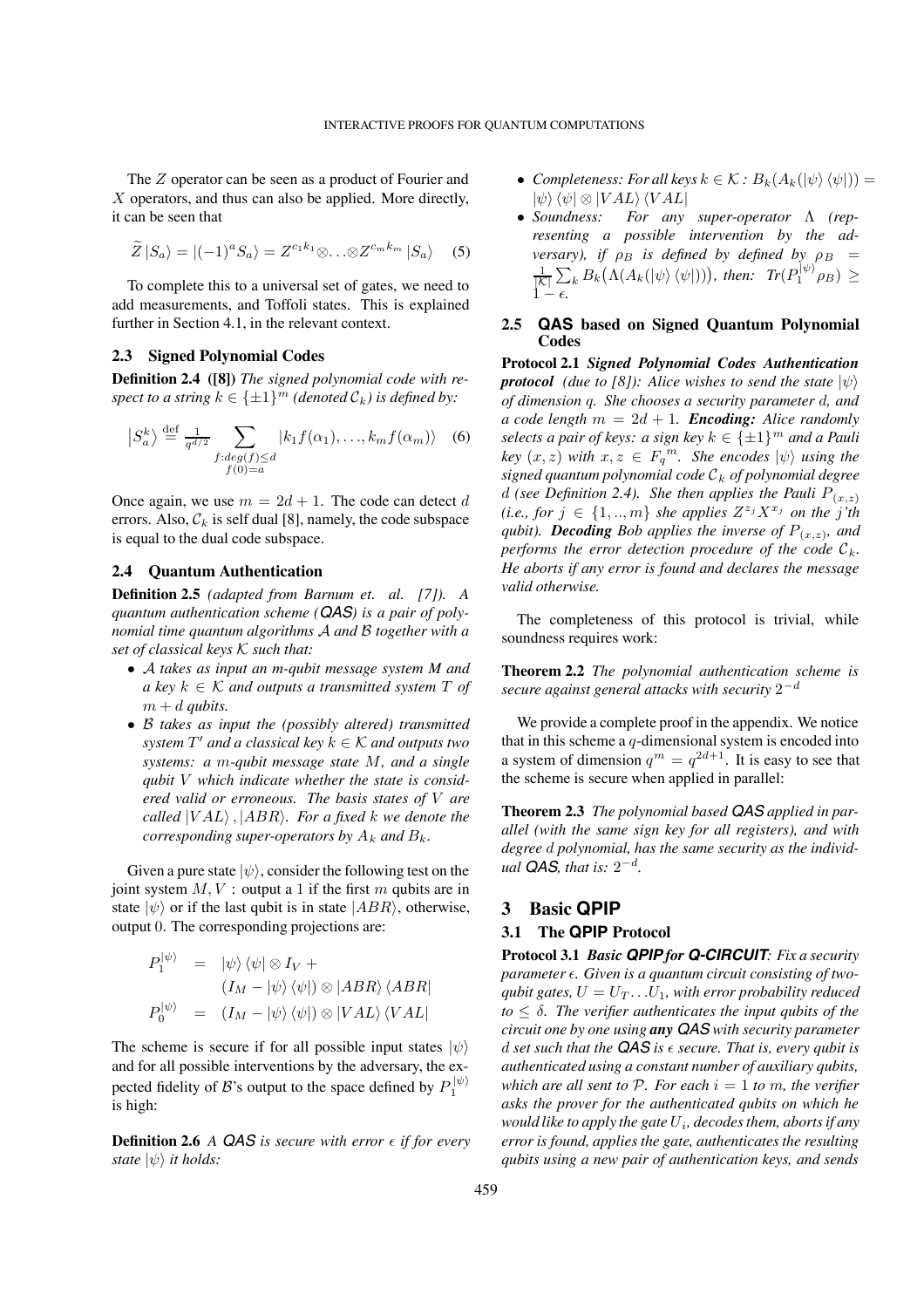*the encoded qubits back to P. Finally, the verifier asks P to send the output authenticated qubit, decodes and aborts if any error is found; otherwise, measures the decoded qubit and accepts or rejects accordingly. In any case that does not get the correct number of qubits he aborts.*

We now prove Theorem 1.1 by proving:

**Theorem 3.1** *For any*  $\epsilon, \delta > 0$  *Protocol 3.1 is a QPIP protocol with completeness*  $1 - \delta$  *and soundness*  $\delta + \epsilon$  *for Q-CIRCUIT.*

*Proof:* If the prover is honest, the verifier will declare valid with certainty. Since the error in the circuit is  $\leq \delta$ ,  $(1 - \delta)$  completeness follows. For soundness, we observe that for the verifier to accept if  $x$  is not in the language, means that he has not aborted, and also, answers YES. Let us denote by  $P_{bad}$  the projection on this subspace (*Valid* on the first qubit, *Accept* on the second). To bound the probability of this event, we observe that the correct state at any given step is a state which is authenticated by the QAS applied in parallel.

#### **3.2 Clifford based QAS**

We now present the new Clifford based QAS, which is essentially adding zero states and applying a Cliffordtwirl, namely, conjugation by a random Clifford operator.

## **3.2.1 The Clifford Based QAS: the Protocol**

**Protocol 3.2** *Clifford based QAS*: *Given is a state*  $|\psi\rangle$  *on m* qubits and  $d \in \mathbb{N}$  a security parameter. We denote  $n =$  $m + d$ . The set of keys K consists of succinct descriptions *of Clifford operations on qubits (following Fact 2.1). We denote by*  $C = C_k$  *the operator specified by a key*  $k \in$ *K*. *Encoding* -  $A_k$ : Alice applies  $C_k$  on the state  $|\psi\rangle \otimes$  $|0\rangle^{\otimes d}$ . **Decoding -**  $B_k$ : Bob applies  $C_k^{\dagger}$  to the received *state. Bob measures the auxiliary registers and declares the state valid if they are all* 0*, otherwise Bob aborts.*

## **3.2.2 Security**

**Theorem 3.2** *The Clifford scheme applied to*  $n = m + d$ *qubits is a QAS with security*  $2^{-d}$ *, where d is the number of qubits added to a message on qubits.*

The proof relies on the fact that a Clifford twirl takes any operator to a mixture of Paulies (which is uniform on the non-identity ones), as stated in the following lemma.

**Lemma 3.3** *(Adapted from [12] Corollary 4.) For an arbitrary trace-preserving completely positive map*  $\Lambda(\rho)$  =  $\sum_k \Lambda_k$ ρ $\Lambda_k^{\dagger}$ , applying a Clifford-twirl to  $\Lambda$  is equivalent to *applying a Haar-twirl to* Λ*, that is for any density matrix* *on qubits:*

$$
\int dU \sum_{k} U^{\dagger} \Lambda_{k} U \rho U^{\dagger} \Lambda_{k}^{\dagger} U
$$
\n
$$
= \sum_{C \in \mathfrak{C}_{n}} \sum_{k} C^{\dagger} \Lambda_{k} C \rho C^{\dagger} \Lambda_{k}^{\dagger} C
$$
\n
$$
= s\rho + \frac{(1-s)}{4^{n}-1} \sum_{Q \in \mathbb{P}_{n}, Q \neq \mathcal{I}} Q \rho Q^{\dagger}
$$
\n(7)

*where*  $s = \sum_{k} |Tr(\Lambda_k)|^2$ .

We now prove the security of the Clifford QAS given Lemma 3.3

*P*roof of **Theorem 3**.**2**: From Lemma 3.3 we know what Bob's state after Eve's intervention is and we would like to bound its projection on  $P_1^{|\psi\rangle}$ :

$$
\operatorname{Tr}\left(P_1^{|\psi\rangle}\left(s\rho + \frac{1-s}{4^n - 1} \sum_{Q \in \mathbb{P}_n \setminus \{\mathcal{I}\}} Q \rho Q^{\dagger}\right)\right)
$$

$$
= s \operatorname{Tr}(P_1^{|\psi\rangle}\rho) + \frac{1-s}{4^n - 1} \sum_{\substack{Q \in \mathbb{P}_n \\ Q \neq \mathcal{I}}} \operatorname{Tr}(P_1^{|\psi\rangle} Q \rho Q^{\dagger}) \quad (8)
$$

By definition of  $P_1^{|\psi\rangle}$  we see that  $\text{Tr}(P_1^{|\psi\rangle}\rho) = 1$ . On the other hand:  $Tr(P_1^{|\psi\rangle} Q \rho Q^{\dagger}) = 1$  when Q does not flip any of the auxiliary qubit, and vanishes otherwise. The Pauli operators that do not flip auxiliary qubits can be written as  $Q' \otimes Q''$  where  $Q' \in \mathbb{P}_m$  and  $Q'' \in \{I, Z\}^{\otimes d}$ . It follows that the total number of such operators is exactly  $4^{m}2^{d}$ . Omitting the identity  $\mathcal{I}_n$  we are left with  $4^{m}2^{d} - 1$ operators which are undetected by our scheme. We return to Eq. 8:

$$
\dots \ge s + (1 - s) \left( 1 - \frac{4^m 2^d - 1}{4^n - 1} \right)
$$
  
 
$$
\ge s + (1 - s) \left( 1 - \frac{4^m 2^d}{4^{m + d}} \right)
$$
  
 
$$
= 1 - \frac{1 - s}{2^d}
$$
 (9)

The security follows from the fact that  $s \geq 0$ , and hence the projection is bounded by  $1 - \frac{1}{2^d}$ .

# **3.2.3 Applying the Clifford based QAS in Parallel**

Here we make rigorous the definition and correctness of applying the a QAS on entangled registers in parallel. We consider a QAS (for instance the Clifford QAS) which authenticates  $m$  qubits. Given  $r$  blocks of  $m$  qubits each, we can apply the  $QAS$  separately on each one of the  $r$  blocks.  $\beta$  declares the state valid if all of the  $r$  registers are valid according to the original QAS. We call this applying the *QAS in parallel*. The completeness of the concatenated protocol is trivial, for any QAS. For soundness we prove the following theorem for the Clifford QAS.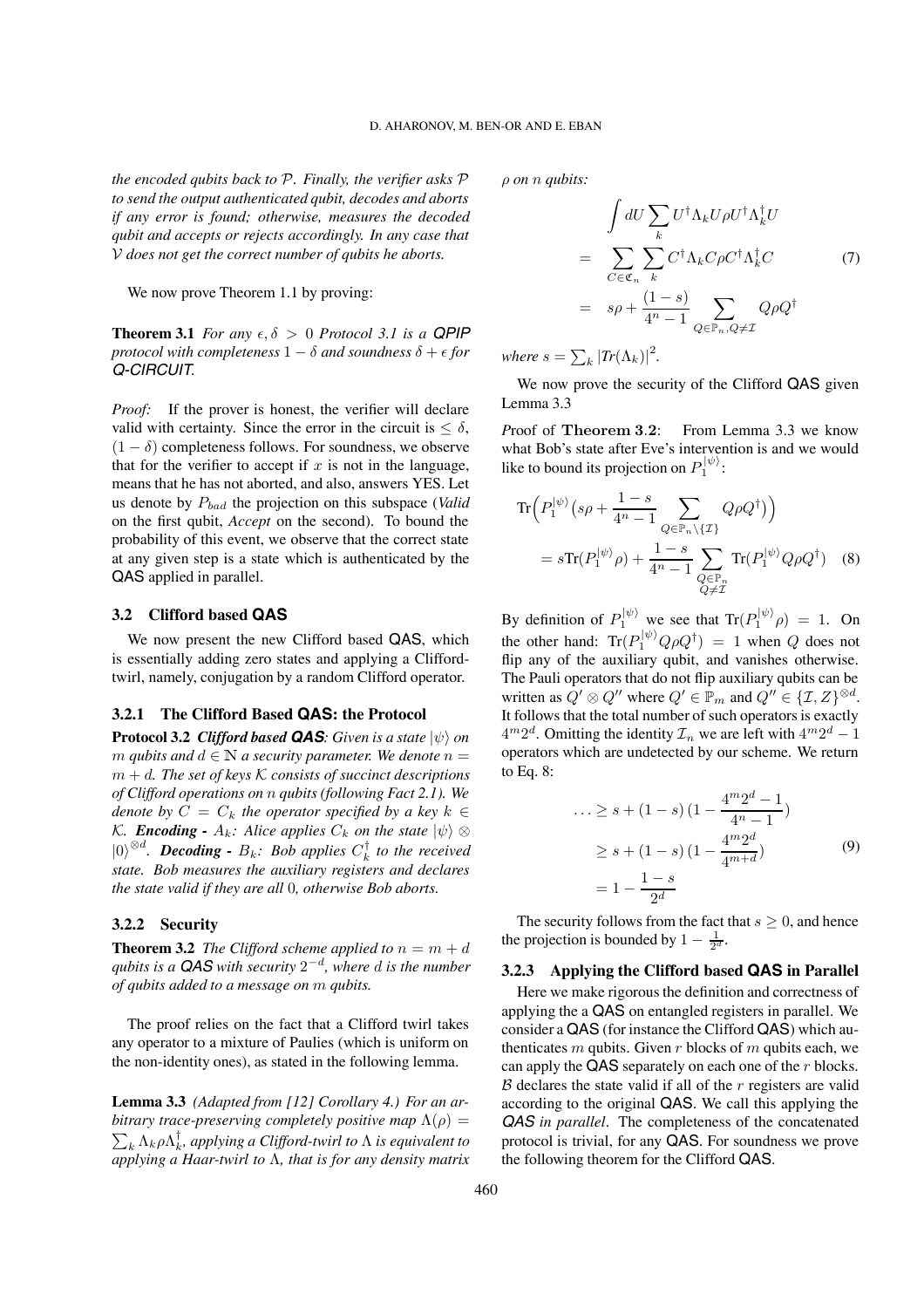**Theorem 3.4** *Applying the Clifford QAS in parallel has the security of the individual Clifford with security parameter d*, **QAS**, that is  $2^{-d}$ . This holds regardless of the *number of blocks () that are authenticated.*

*Proof:* From Lemma 3.3, we know that any attack by Eve on an authenticated register is equivalent to an effect of mixing operator  $\mathcal{M}_s$ :

$$
\mathcal{M}_s(\rho) = s\rho + \frac{(1-s)}{4^n - 1} \sum_{\substack{Q \in \mathbb{P}_n \\ Q \neq \mathcal{I}}} Q\rho Q^\dagger \tag{10}
$$

on the unencoded message space. We denote  $\mathcal{M}_s(\rho) = \widetilde{\rho},$ we first deal with the case were  $r = 2$ 

We are interested of the effect of a twirl from  $\mathcal{C}_n \otimes \mathcal{C}_n$  on a state  $\rho_1 \otimes \rho_2$ . It is fairly straight forward to notice (using the same ideas as [12]) that the twirl on any  $\Lambda$  results in the transformation:

$$
\rho_1 \otimes \rho_2 \Rightarrow s(\rho_1 \otimes \rho_2) + h(\widetilde{\rho}_1 \otimes \rho_2) + r(\rho_1 \otimes \widetilde{\rho}_2) + t(\widetilde{\rho}_1 \otimes \widetilde{\rho}_2)
$$
 (11)

for some scalars  $s, q, r, t$  which depend on  $\Lambda$ .

Bob does not abort, if both individual Clifford QAS are valid that is:  $P_0^{\rho_1 \otimes \rho_2} = P_0^{\rho_1} \otimes P_0^{\rho_2}$ . From the security of the individual  $\tilde{Q}AS$  we know that  $Tr((P_0^{\rho_i})B(\tilde{\rho}_i)) < 2^{-d}$ where  $B$  is Bob's cheat detecting procedure. Using this observations on Eq. 11:

$$
\operatorname{Tr}\left(P_0^{\rho_1 \otimes \rho_2} B\left(s\left(\rho_1 \otimes \rho_2\right) + h\left(\widetilde{\rho}_1 \otimes \rho_2\right)\right.\right.\left. + r\left(\rho_1 \otimes \widetilde{\rho}_2\right) + t\left(\widetilde{\rho}_1 \otimes \widetilde{\rho}_2\right)\right) \n= s \cdot 0 + q2^{-d} + r2^{-d} + t(2^{-d})^2 \n\leq (1-s)2^{-d}
$$
\n(12)

Where the inequality holds since  $s + q + r + t = 1$ . The claim for  $r > 2$  follows the exact same lines and therefore is omitted.

#### **3.2.4 Analysis and Parameters**

Using the Clifford QAS, the classical communication is linear in the number of gates. For  $\epsilon = \frac{1}{2}$ , we get  $d = 1$ , and so the verifier uses a register of 4 qubits. In fact 3 is enough, since each of the authenticated qubits can be decoded (or encoded and sent) on its own before a new authenticated qubit is handled.

# **4 Polynomial Codes Authentication Based QPIP**

The above described QPIP is not fault tolerant. We therefore defer now to a different type of QPIP in which the prover can perform the quantum gates (with the help

of classical communication with the verifier) despite the fact that he does not know the authentication key. To this end we use the QAS based on quantum signed polynomial codes, described in Section 2.5, and show how the prover can apply Clifford operations and measurements on the states. Those operations, augmented with the prover having access to authenticated Toffoli states, form a universal set of gates [8].

#### **4.1 Secure Application of Quantum Gates**

We have seen in Sec. 2.3 how to perform operations on states encoded by a polynomial code. In this section we present a way (described in [8]) for the prover to apply these operations on a signed shifted Polynomial error correcting code, without knowing the sign nor the Pauli keys. Hence, this can be done without compromising the security of the authentication scheme.

The main idea is that the prover applies the transitive operations assuming no keys, since he doesn't know the correct authentication key. This will have the wrong effect on the state, but the point is that the verifier can correct for this by updating his key. Once this update is performed, the prover's action has the desired effect on the state.

We will first show the simple and elegant fact that if the verifier wants a (generalized) Pauli applied to the state, he does not need to ask the prover to do anything. The only thing the verifier must do is change his Pauli keys. Then we show how to perform other operations such as *SUM*, Fourier and Measurement.

• **Pauli**  $X$ : The logical  $\widetilde{X}$  operator consists of an application of  $X^{k_1} \otimes \ldots \otimes X^{k_m}$  where **k** is the sign key. We claim that the change  $(x, z) \rightarrow (x - \mathbf{k}, z)$  will in fact change the interpretation the verifier assigns to the state in the desired way.

$$
P_{x,z} | S_a^k \rangle = P_{x-k,z} P_{x-k,z}^\dagger P_{x,z} | S_a^k \rangle
$$
  
=  $P_{x-k,z} X^{-(x-k)} Z^{-z} Z^z X^x | S_a^k \rangle$   
=  $P_{x-k,z} (X^{k_1} \otimes, \dots \otimes X^{k_m}) | S_a^k \rangle$   
=  $P_{x-k,z} \widetilde{X} | S_a^k \rangle$  (13)

- **Pauli**  $Z$ : Similarly to the  $X$  operator, all that is needed is a change of the Pauli key. We recall that  $\widetilde{Z} = Z^{c_1 k_1} \otimes \ldots \otimes Z^{c_m k_m}$ . We define the vector **t** to be  $t_i = c_i k_i$ . From the same argument as above, it holds that the change of keys must be  $(x, z) \rightarrow (x, z - \mathbf{t}).$
- ∙ **Controlled-Sum**: In order to remotely apply the *SUM* operation the prover perform transversely Controlled-Sum (*SUM*) from register A to register  $B$  on the authenticated states; as if the code was not shifted by the Pauli masking. However, a change in the Pauli keys is needed for the operation to have the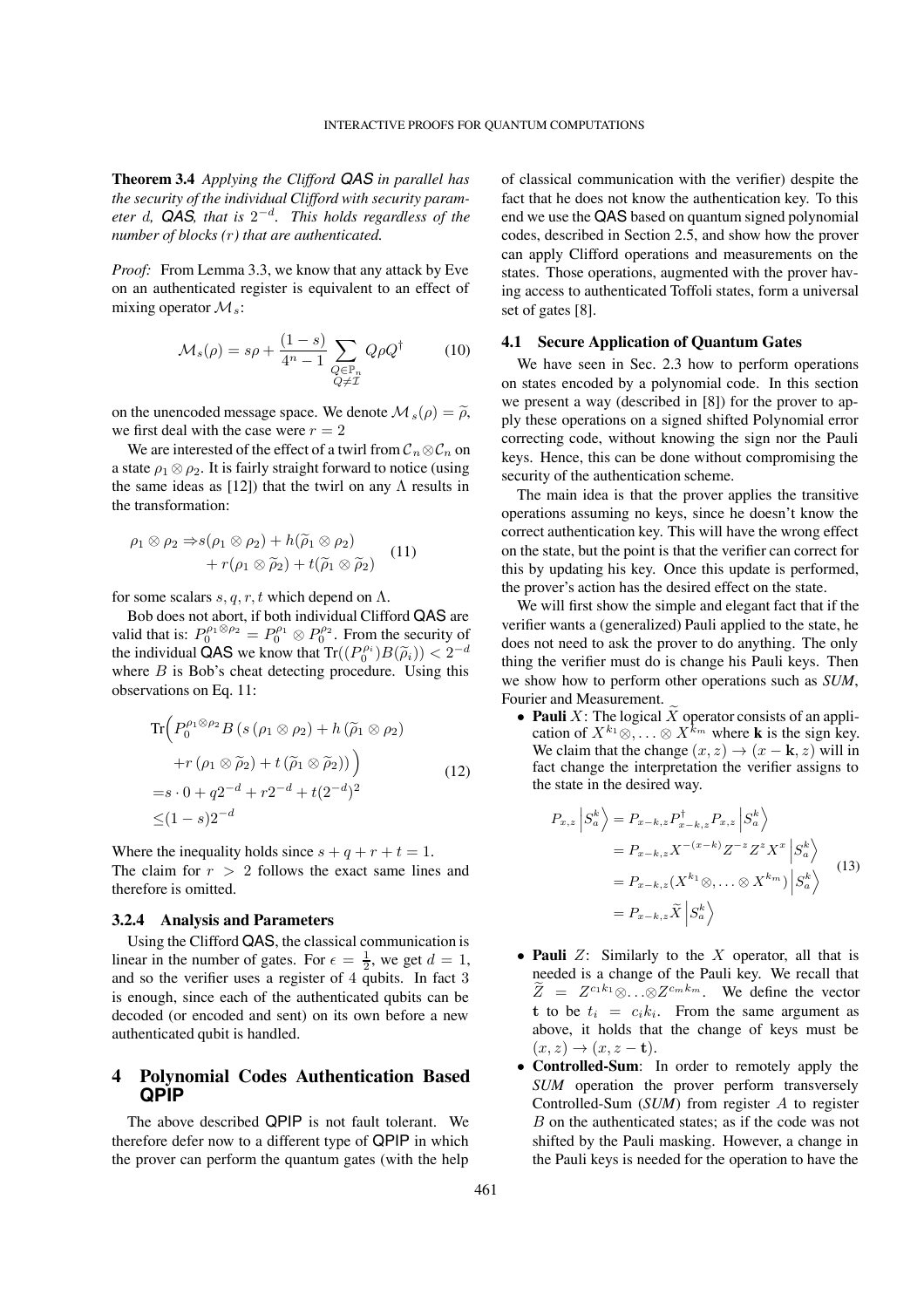desired effect. It is easy to check that:

$$
SUM(Z^{z_A}X^{x_A} \otimes Z^{z_B}X^{x_B})
$$
  
=
$$
(Z^{z_A - z_B}X^{x_A} \otimes Z^{z_B}X^{x_B + x_A})SUM
$$
 (14)

Which implies that the same hold for the logical operation *SUM* and the Pauli shift  $P_{(x,z)}$ :

$$
\widetilde{SUM}\left(P_{(x_A,z_A)} \otimes P_{(x_B,z_B)}\right) \\
= \left(P_{(x_A,z_A-z_B)} \otimes P_{(x_B+x_A,z_B)}\right) \widetilde{SUM} \tag{15}
$$

Hence, the verifier must change the pair of keys  $(x_A, z_A), (x_B, z_B)$  to  $(x_A, z_A - z_B)$  and  $(x_B + x_A, z_B)$ , for the *SUM* to have the desired affect on the state.

∙ **Fourier**: The prover performs Fourier transversely on the authenticated state. We recall that the Fourier operation swaps the roles of the  $X$  and  $Z$  Pauli operator.  $WX^xW^{\dagger} = Z^x$  and  $WZ^zW^{\dagger} = X^{-z}$ . This is true for each register separately and hence:

$$
\widetilde{W} \cdot Z^{z_1} X^{x_1} \otimes \ldots \otimes Z^{z_m} X^{x_m}
$$
\n
$$
= X^{-z_1} Z^{x_1} \otimes \ldots \otimes X^{-z_m} Z^{x_m} \cdot \widetilde{W}
$$
\n
$$
\simeq Z^{x_1} X^{-z_1} \otimes \ldots \otimes Z^{x_m} X^{-z_m} \cdot \widetilde{W}
$$
\n(16)

Where the last equality is up to a global phase.

Therefore the verifier must change the key  $(x, z)$  to  $(-z, x)$ .

- ∙ **Measurement in the standard basis**: The prover measures the encoded state in the standard basis, and sends the result to the verifier. Using the  $x$  part of Pauli key, and the knowledge of  $k$ , the verifier interpolates the polynomial according to values in the received set of points. If the polynomial is indeed a polynomial of low degree (which is always the case if the prover is honest) the verifier sends the encoded value to the prover. Otherwise, the prover is caught cheating and the verifier aborts.
- ∙ **Toffoli**: The (generalized) Toffoli gate is applied using Clifford group operations on the Toffoli state  $\frac{1}{q} \sum_{a,b} |a, b, ab\rangle$  ([8, 18]). Changes to the keys are made with respect to the actual operations that were performed.

#### **4.2 Polynomial Based QPIP .**

**Protocol 4.1** *Polynomial based Interactive Proof for Q-CIRCUIT Fix a security parameter . Given is a quantum circuit on qubits consisting gates from the above universal set,*  $U = U_T \dots U_1$ . We assume the circuit *has error probability*  $\leq \delta$ . *The verifier sets*  $d = \lceil \log \frac{1}{\epsilon} \rceil$ *and uses* 3 *registers of*  $m = 2d + 1$  *qudits each, where each qudit is of dimensionality*  $q > m$ . The verifier uses *concatenated polynomial QAS with security parameter* *to authenticate input qudits and the necessary number of Toffoli states. This is done sequentially using* 3 *qudits at a time. Then, the prover and verifier perform the gates of the circuit as described above. Finally, if the final measurement does not yield an authenticated answer, the verifier aborts, otherwise, he accepts or rejects according to the measurement outcome.*

**Theorem 4.1** *Protocol 4.1 is a QPIP protocol with completeness*  $1 - \delta$  *and soundness*  $\delta + \epsilon$  *for* **Q-CIRCUIT***.* 

This theorem implies a second proof for Theorem 1.1. The size of the verifier's register is naively  $3m$ , but using the same idea as in the Clifford case,  $m + 2$  suffice. With  $\epsilon = 1/2$ , this gives a register of 5 qutrits.

*Proof:* The completeness is trivial, similarly to the basic QPIP case. To prove the soundness of the protocol we first prove the following lemma, originally stated in [8]:

**Lemma 4.2** *At any stage of the protocol the verifier's set of keys, k and*  $\{(x, z)_i\}_1^n$  *are distributed uniformly and independently.*

*Proof:* Before any gate is applied the claim holds. All that needs to be done it to check that all changes keep this desired property.

The sign key  $k$  does not change during the protocol so in this case the claim is trivial. At every step at most two pairs of Pauli keys change. Let us review the possible changes (see Section 4.1) and verify that the claim holds:

- ∙ Changes from the Pauli operators and Fourier transform induces shift, swap or negation changes to the keys; all of them preserve the uniform independent distribution trivially.
- ∙ The *SUM* operation involves two set of keys  $(x_A, z_A), (x_B, z_B)$  which change to  $(x_A, z_A - z_B)$ and  $(x_B + x_A, z_B)$ . The sum  $x_B + x_A$ , is mod q hence it is distributed uniformly, in addition it is not hard to see that is independent of  $x_A$ . The same holds for  $z_A - z_B$  and  $z_B$ .
- ∙ When the prover measures in the standard basis an authenticated qubit the outcome of the measurement is distributed uniformly at random in  $F_q^m$ . Specifically, the outcome does not depend on the sign key or the information that is authenticated. Therefore, even when the prover has the interpretation of his measurement outcome, he does not gain any information about the sign key  $k$  or the Pauli keys of other registers.

This implies that at any stage of the computation the set of authentication keys that the verifier holds is uniform and independent of the communication it had so far with the prover. Therefore, if the prover is honest, the state that the prover holds at any given moment should be the correct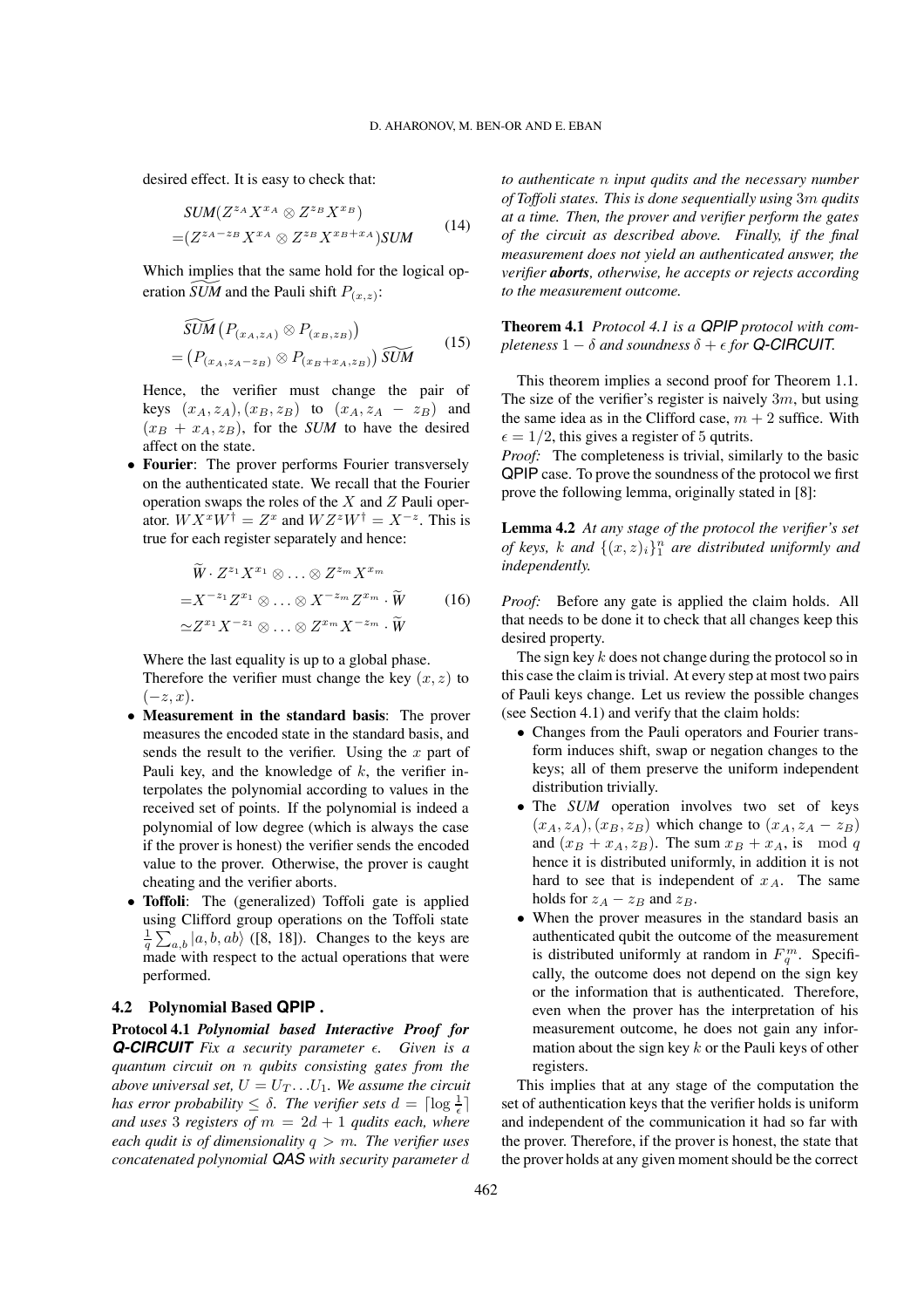state of the quantum circuit, authenticated by the QASwith respect to the current set of keys. The rest of the argument of the proof follows that of the proof of Theorem 1.1.

#### **4.3 Fault Tolerant QPIP**

We now prove Theorem 1.3, which implies our main result, namely a fault tolerant QPIP for BQP.

*Proof:* Our proof combines several known fault-tolerant quantum computation techniques. However, fault tolerance does not follow straight-forwardly, since care must be given to the fact that the verifier is the only one who can authenticate qubits, while he cannot authenticate many qubits in parallel.

The proof can be divided into three stages.

In the first stage, the prover receives authenticated qudits from the verifier, one by one. Each qudit is authenticated on  *qudits. The prover ignores the authentica*tion structure and begins encoding each qudit out of the  $m$  qudits separately using a concatenated error correction code, with total length which is polylogarithmic (in  $n$ -the number of input qudits and also in  $m$  - which is a constant), as is required for the fault tolerance scheme in [3]. From the work of [3, 17] (and others) we know that this encoding can be done in a fault tolerant way, such that if the error probability was less than some threshold  $\eta$ , then the encoded qudit is faulty (namely, has an effective error) with probability at most  $\eta'$ , where  $\eta'$  is a constant that depends on  $\eta$  and other parameters of the encoding scheme, but not on  $n$ . We denote this concatenated encoding procedure by  $\bar{S}$ .

Since each authenticated qudit sent to the prover is encoded using a constant number  $(m)$  of qudits, it follows that with a constant probability,  $\eta''$  all these qudits are effectively correctly authenticated. In other words, the encoding of  $|S_a^k\rangle$ ,  $(\check{S} \otimes \ldots \otimes \check{S}) |S_a^k\rangle$ , has no effective faults with probability  $\eta''$ .

Once a qudit has been encoded by the prover, he can keep applying error corrections on that qudit, and thus, can keep its effective error below some constant for a polynomially long time. Polynomially many authenticated qudits are sent this way to the prover.

In the second stage a purification procedure is performed on the authenticated messages, which are now protected from noise by the prover's concatenated error correction code. Since the purification is of the *authenticated* qudits, it is done according to instructions from the verifier. As explained in Section 4.1 the verifier can also interpret measurements outcomes for the prover, which are needed for the purification procedure. We need to purify both input qubits which are without loss of generality ∣0⟩, and Toffoli states. Any standard purification procedure (for example, that of [8]) would work for the ∣0⟩ states. In order to purify the Toffoli states

we use the purification described in [8]. The purification procedure uses polylogarithmically many qubits in order to provide a total error of at most  $\frac{\Delta}{poly(nT)}$ , where T is the number of gates in the circuit  $U$  that will be computed by the prover. This means (using the union bound) that with probability at most  $\Delta$  all purified states are effectively correct.

Finally, having with high probability effectively correct input states, the polynomial QPIP (Protocol 4.1) is executed. To do this the prover uses fault tolerant techniques on his side, (with respect to his QECC) to apply any gate he needs to apply. Moreover, the prover keeps correcting his state with respect to his QECC, as in the standard fault tolerant schemes. At the end, a logical measurement of the output bit of the computation is executed by the prover. The result is sent to the verifier who subsequently interprets it according to his secret key.

The soundness of the this fault tolerant QPIP is the same as that of the standard QPIP. In fact, in this scheme, the verifier ignores the prover's overhead of encoding the input in an error correcting code, and performing encoded operations. The verifier can be thought as performing Protocol 4.1 for a purification circuit followed by the circuit he is interested in computing. Therefore, the security proof of Theorem 4.1 proves in fact that applying the purification and computation circuits, has the same soundness parameter as the standard QPIP.

Regarding completeness, the fact that the prover's computation is noisy changes the error probability only very slightly. There is a probability  $\Delta$  that one of the input authenticated states is effectively incorrect; Once they are all correct, the fault tolerance proof implies that they remain correct the entire computation with all but an inverse polynomial probability. Therefore, if the standard QPIP protocol has completeness  $1 - \delta - \epsilon$  the completeness of this scheme is bounded by  $1 - \delta - \epsilon - 2\Delta$ .

# **5 Blind QPIP**

**Definition 5.1** *[6, 10, 11] Secure blind quantum computation is a process where a server computes a function for a client and the following properties hold:*

- ∙ *Blindness: The prover gets no information beyond an upper bound on the size of the circuit. Formally, in a blind computation scheme for a set of function*  $\mathfrak{F}_n$  the *prover's reduced density matrix is identical for every*  $f \in \mathfrak{F}_n$ .
- ∙ *Security: Completeness and soundness hold the same way as in QAS (Definition 2.5).*

We would now like to prove Theorem 1.4, namely, that the protocols described so far can be made blind. We use the simple observation that the input is completely hidden from the prover. This holds since in both QASs presented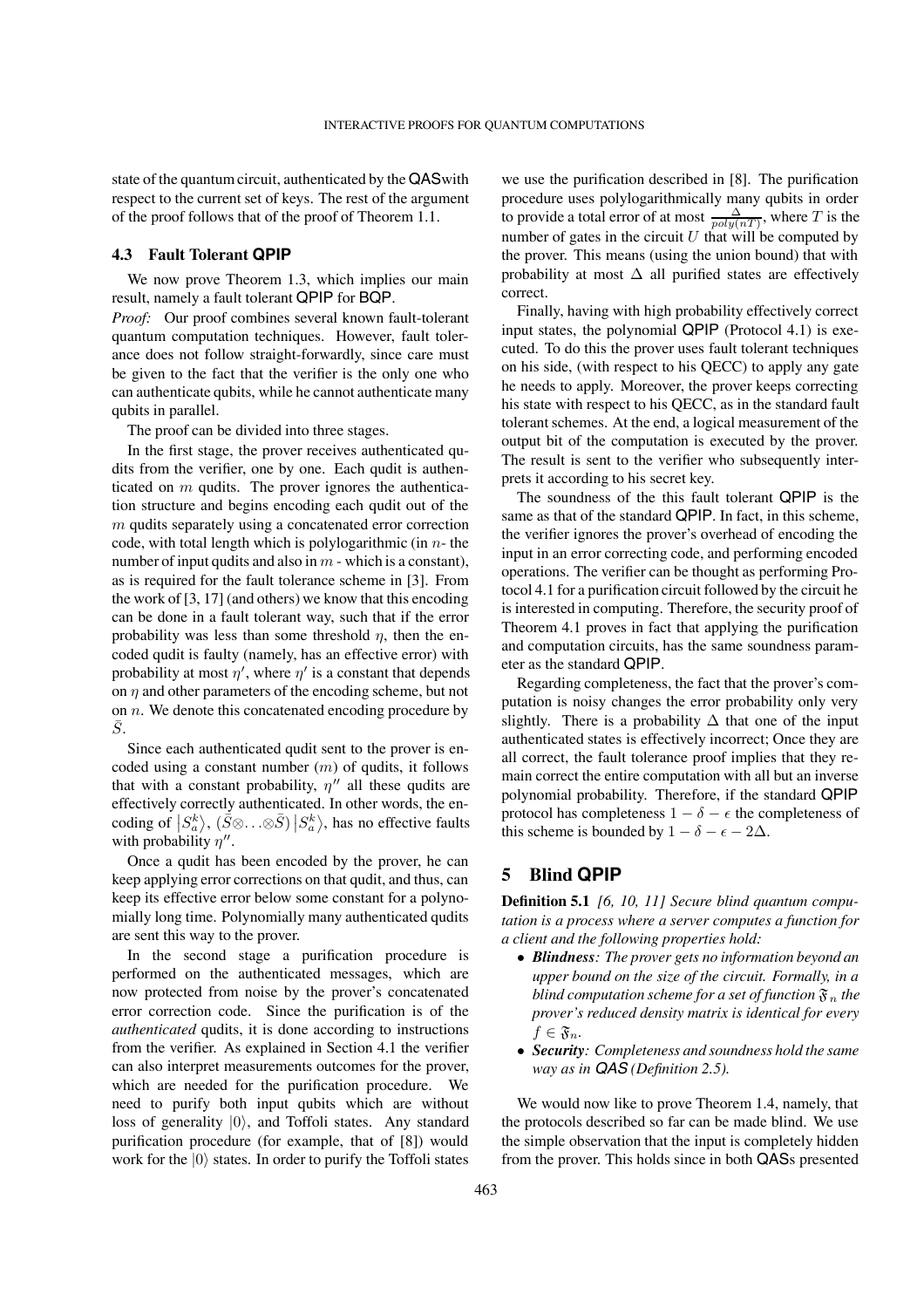the density matrix that describes the prover's state does not depend on the input to the circuit. Specifically, due to the randomized selection of an authentication, the prover's state is the completely mixed state. We also use the notion of a universal circuit. Roughly, a universal circuit acts on input bits and control bits. The control bits can be thought of, as a description of a circuit that should be applied to the input bits. Constructions of such universal circuits are left as an easy exercise to the reader.

Having mentioned the above observations, a blind computation protocol is not hard to devise. The verifier will, regardless of the input, compute, with the prover's help, the result of the universal circuit acting on input and control bits.

For completeness we first formally define a universal circuit:

**Definition 5.2** *The universal circuit*  $\mathfrak{U}_{n,k}$  *acts in the following way:*

$$
\mathfrak{U}_{n,k} |\phi\rangle \otimes |c(U)\rangle \longrightarrow U |\phi\rangle |c(U)\rangle \tag{17}
$$

*Where*  $c(U)$  *is the canonical (classical) description of the circuit .*

*P*roof of **Theorem 1**.**4**: We prove that both the Clifford based QPIP and the Polynomial QPIP can be used to create a blind computation protocol. We claim that the state of the prover through the protocols is described by the completely mixed state. This is true in the Polynomial scheme since the Pauli randomization does exactly that. Averaging over all possible Pauli keys, it is easy to check that the state of the prover is described by  $\mathcal{I}/2^m$ . Furthermore, the prover gains no information regarding the Pauli key during the protocol, therefore, the description of the state does not change during the protocol as claimed.

Since the above holds for any initial state, it follows that the prover has no information about the initial, intermediate or final state of the system.

To see that the same argument holds for the Clifford QAS, it suffices to notice that applying a random Clifford operator "includes" the application of a random Pauli:

$$
\frac{1}{|\mathfrak{C}_n|} \sum_{c \in \mathfrak{C}_n} C\rho C^{\dagger} = \frac{1}{|\mathfrak{C}_n|} \sum_{c \in \mathfrak{C}_n} (CQ)\rho (CQ)^{\dagger} \tag{18}
$$

Equality holds for any  $Q \in \mathfrak{C}_n$  since it is nothing but a change of order of summation.

$$
\begin{split}\n\ldots &= \sum_{Q \in \mathbb{P}_n} \frac{1}{|\mathbb{P}_n|} \frac{1}{|\mathfrak{C}_n|} \sum_{c \in \mathfrak{C}_n} C(Q \rho Q^{\dagger}) C^{\dagger} \\
&= \frac{1}{|\mathfrak{C}_n|} \sum_{c \in \mathfrak{C}_n} \frac{1}{|\mathbb{P}_n|} \sum_{Q \in \mathbb{P}_n} C(Q \rho Q^{\dagger}) C^{\dagger} \\
&= \frac{1}{|\mathfrak{C}_n|} \sum_{c \in \mathfrak{C}_n} C\left(\frac{1}{|\mathbb{P}_n|} \sum_{Q \in \mathbb{P}_n} (Q \rho Q^{\dagger})\right) C^{\dagger} \\
&= \frac{1}{|\mathfrak{C}_n|} \sum_{c \in \mathfrak{C}_n} C(\mathcal{I}/2^m) C^{\dagger} \\
&= \mathcal{I}/2^m\n\end{split} \tag{19}
$$

# **6 Interpretation of Results**

We will now prove the various corollaries, having to do with how the results can be interpreted. We start with the proof of Corollary 1.5 which provides a guarantee on the closeness of the final output state to the correct state, given that the verifier did not abort.

*P*roof of **Corollary 1**.**5**: Let us first deal with the Clifford based QPIP. We assume that the soundness of the scheme is  $\delta$  and that the prover applies a strategy on which the verifier does not abort with probability  $\gamma$ . The final state of the protocol before the verifier's cheat detection can be written as (see Eq. 7):

$$
s\rho_c + \frac{(1-s)}{4^n - 1} \sum_{Q \in \mathbb{P}_n \setminus \{\mathcal{I}\}} \left( Q\rho_c Q^{\dagger} \right) \tag{20}
$$

Where  $\rho_c$  is the correct final state of the protocol. After the verifier applies the cheat detection procedure  $\beta$  (which checks that the control registers are indeed in the  $|0\rangle$  state):

$$
s\rho_c \otimes |VAL\rangle \langle VAL| +
$$
  
\n
$$
\alpha_{rej}\rho_{rej} \otimes |ABR\rangle \langle ABR| +
$$
  
\n
$$
\alpha_{bad}\rho_{bad} \otimes |VAL\rangle \langle VAL|
$$
\n(21)

Assume the verifier declares the computation valid, then his state is:

$$
\frac{s\rho_c + \alpha_{bad}\rho_{bad}}{1 - \alpha_{rej}} \otimes |VAL\rangle \langle VAL| \qquad (22)
$$

then the trace distance to the correct state  $\rho_c$  is bounded by:

$$
1 - \frac{s}{1 - \alpha_{rej}} + \frac{\alpha_{bad}}{1 - \alpha_{rej}} = \frac{2\alpha_{bad}}{1 - \alpha_{rej}} \le \frac{2\delta}{\gamma} \tag{23}
$$

Were the inequality follows from the security of the QPIP protocol:  $\alpha_{bad} \leq \delta$ , and the fact that the non-aborting probability  $\gamma$  is equal to  $\alpha_{bad} + s$ .

The proof that the Polynomial based QPIP has the same property follows the exact same lines.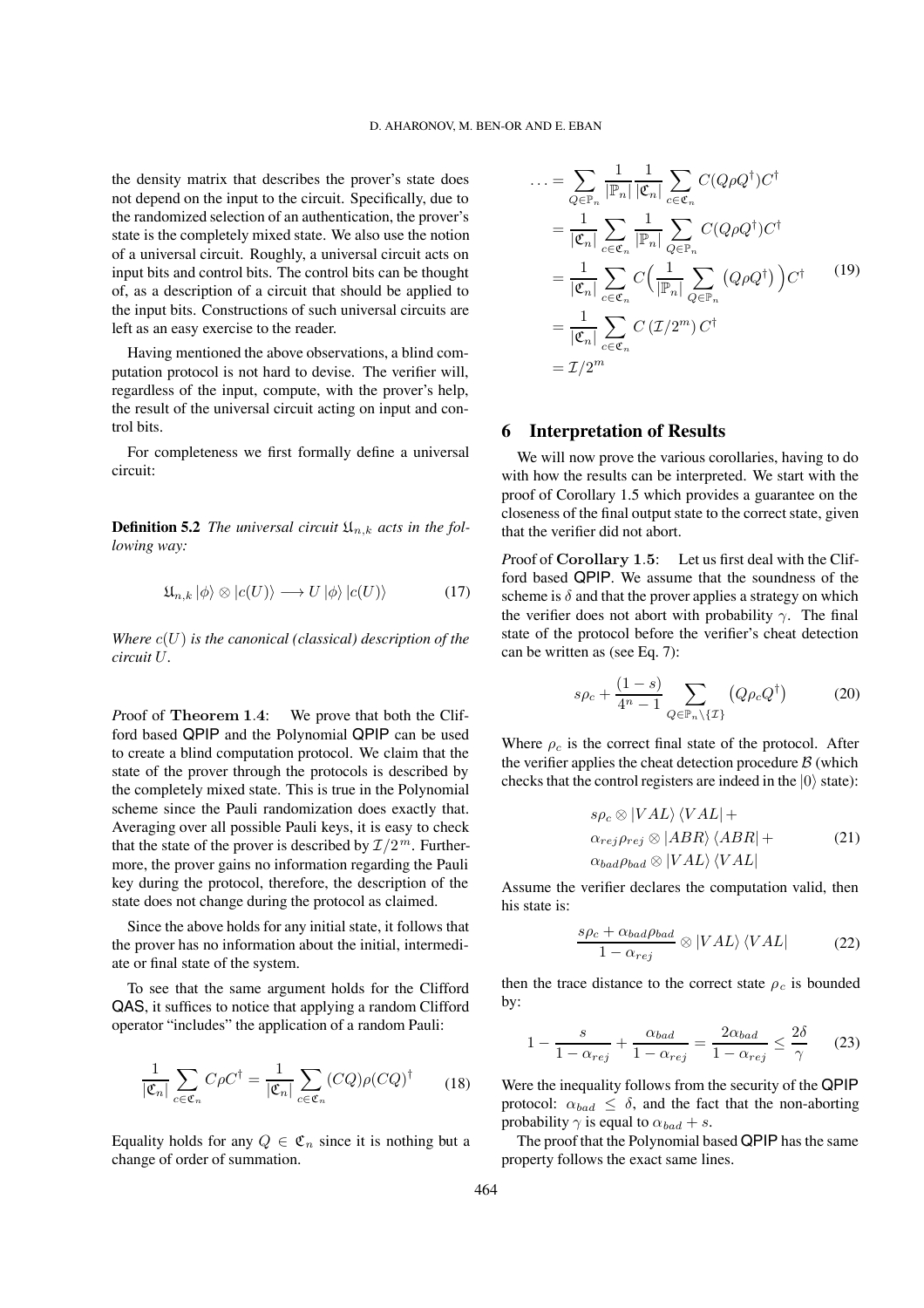Next we prove Corollary 1.6, which states that if the QPIP system passes sufficiently difficult tests, is cannot be simulated efficiently by a BPP machine.

*P*roof of **Corollary 1**.**6** :: *(sketch)* We assume there is a language L which is  $\epsilon$  hard to compute with respect to some samplable distribution  $\mathcal{D} = \mathcal{D}_l$  (where l is the size of the input). Namely for any classical algorithm  $\overline{A}$  it holds that

$$
\Pr_{x \sim \mathcal{D}}(A(x) = \mathcal{I}_L(x)) \le 1 - \epsilon \tag{24}
$$

where  $\mathcal{I}_L$  is the indicator function of  $L$ . (we need only the inequality to hold for all  $|x| > l_0$  for some  $l_0 \in \mathbb{N}$ ). Alternatively, if we consider the distributions induced by  $D$  on pairs of inputs and answers:  $\{0,1\}^l \times \{0,1\}$  (we denote for example  $\widetilde{A} \sim (x, A(x)))$  we can say that  $\langle \widetilde{A}, \widetilde{\mathcal{I}_{L}} \rangle_{TVD} \ge$  $2\epsilon$ , where  $TVD$  denotes the total variation distance.

Let us fix some interaction between the verifier an a prover (not neccesarly honest) in which the verifier with probability at least  $1 - \gamma$  the verifier does not abort. Let us consider the *quantum* algorithm  $Q_L$  which computes  $\mathcal{I}_L$  with probability > 1 –  $\delta$ . By the same argument as before we have  $\langle \widetilde{\mathcal{I}_L}, \widetilde{\mathcal{Q}_L} \rangle_{TVD} < 2\delta$ . Now finally, if we assume that  $A$  can simulate the interaction between the prover and the verifier which computes  $Q_L$ , then we know from Corollary 1.5 that  $\langle \widetilde{A}, \widetilde{Q_L} \rangle_{TVD} < \frac{2\delta}{\gamma}$ , since A can always answer according to the probability distribution resulting from the interaction, that is the density matrix, which is in turn close to  $Q_L$ .

Some simple algebra shows that A is  $2 \frac{\delta(1+\gamma)}{\gamma}$  close to  $\mathcal{I}_L$  therefore we deduce that if  $\epsilon > \delta \frac{1+\gamma}{\gamma}$  then no such algorithm  $A$  can exist.

Finally, we sketch the proof of Claim 1.7:

*P*roof of **Claim 1**.**7**: We first notice that our security proofs regarding a cheating prover do not assume any computational restriction on the prover. We would like to show that a prover with only a constant number of qubits (but computationally unbounded) can't convince the verifier of even a true statement.

Let us consider the following challenge. The verifier selects a random string  $r \in \{0,1\}^n$ , and prepares the state  $|r\rangle$ . At each location the verifier applies a Hadamard with probability  $\frac{1}{2}$  and in either case he authenticates the resulting qubit, using the polynomial codes QAS and sends it to the prover. After sending all the qubits to the prover the verifier asks the prover to measure all qubits in the correct basis. The prover passes the challenge if all measurement outcomes are correctly authenticated and are compatible with the states that were initially sent by the verifier. To transform this challenge into a language in BQP one can think of the language  $f(x_1, ... x_n, i_1, ..., i_{log(n)}) =$  $x_{i_1,\,\ldots,i_{log(n)}}$ , namely the language in which the input is

a string of bits followed by  $log(n)$  bits that provide an index *i* out of *n*; the output is  $x_i$ . The fact that a bounded memory prover can pass the challenge with only a negligible probability better than a guess follows from bounded storage results.

# **7 Symmetric Definition of QPIP**

The definitions and results presented so far are asymmetric. They refer to a setting where the provers wishes to convince the verifier solely of YES instances (of problems in BQP). This asymmetry does not seem relevant to our motivations. We provide a symmetric definition of quantum prover interactive proofs, and show that the two definitions are equivalent. Essentially, this follows from the trivial observation that the class BQP is closed under complement, that is,  $\mathcal{L} \in BQP \iff \mathcal{L}^c \in BQP$ . We first provide a symmetric definition for QPIP, and then prove the equivalence.

**Definition 7.1** *A language*  $\mathcal{L}$  *is in the class symmetric quantum prover interactive proof* (*QPIP*<sup>sym</sup>) *if there exists an interactive protocol with the following properties:*

- ∙ *The prover and verifier computational power, and communication, is exactly the same as in the definition of QPIP (Definition 1.1).*
- ∙ *The verifier has three possible outcomes: YES, NO, and ABORT:*
	- **–** *YES: The verifier is convinced that*  $x \in \mathcal{L}$ .
	- **–** *NO*: The verifier is convinced that  $x \notin \mathcal{L}$ .
	- **–** *ABORT: The verifier caught the prover cheating.*
- ∙ *Completeness: There exists a prover such that* ∀ ∈ {0, 1}<sup>∗</sup> *the verifier is correct with high probability:*

$$
\Pr\left(\left[\mathcal{V}, \mathcal{P}\right](x, r) = \mathbb{1}_{\mathcal{L}}\right) \ge \frac{2}{3}
$$

where  $\mathbb{1}_{\mathcal{L}}$  is the indicator function of  $\mathcal{L}$ .

∙ *Soundness: For any prover* ′ *and for* **any** ∈ {0, 1}<sup>∗</sup>*, the verifier is mistaken with bounded probability, that is:*

$$
\Pr\left(\left[\mathcal{V}, \mathcal{P}\right](x, r) = 1 - \mathbb{1}_{\mathcal{L}}\right) \le \frac{1}{3}
$$

**Theorem 7.1** *For any language*  $\mathcal{L}$ *:* If  $\mathcal{L}$ *,*  $\mathcal{L}^c$  *are both in*  $QPIP$  *then*  $\mathcal{L}, \mathcal{L}^c \in QPIP^{sym}$ 

*Proof:* Let  $V_{\mathcal{L}}, P_{\mathcal{L}}$  denote the QPIP verifier and prover for the language  $\mathcal{L}$ . By the assumption, there exists such a pair for both  $\mathcal L$  and  $\mathcal L^c$ . We define the pair  $\widetilde{\mathcal P}$  and  $\widetilde{\mathcal V}$  to be  $\mathsf{QPIP}^{sym}$  verifier and prover in the following way: On the first round the prover  $\mathcal P$  sends to  $\mathcal V$  "yes" if  $x \in \mathcal L$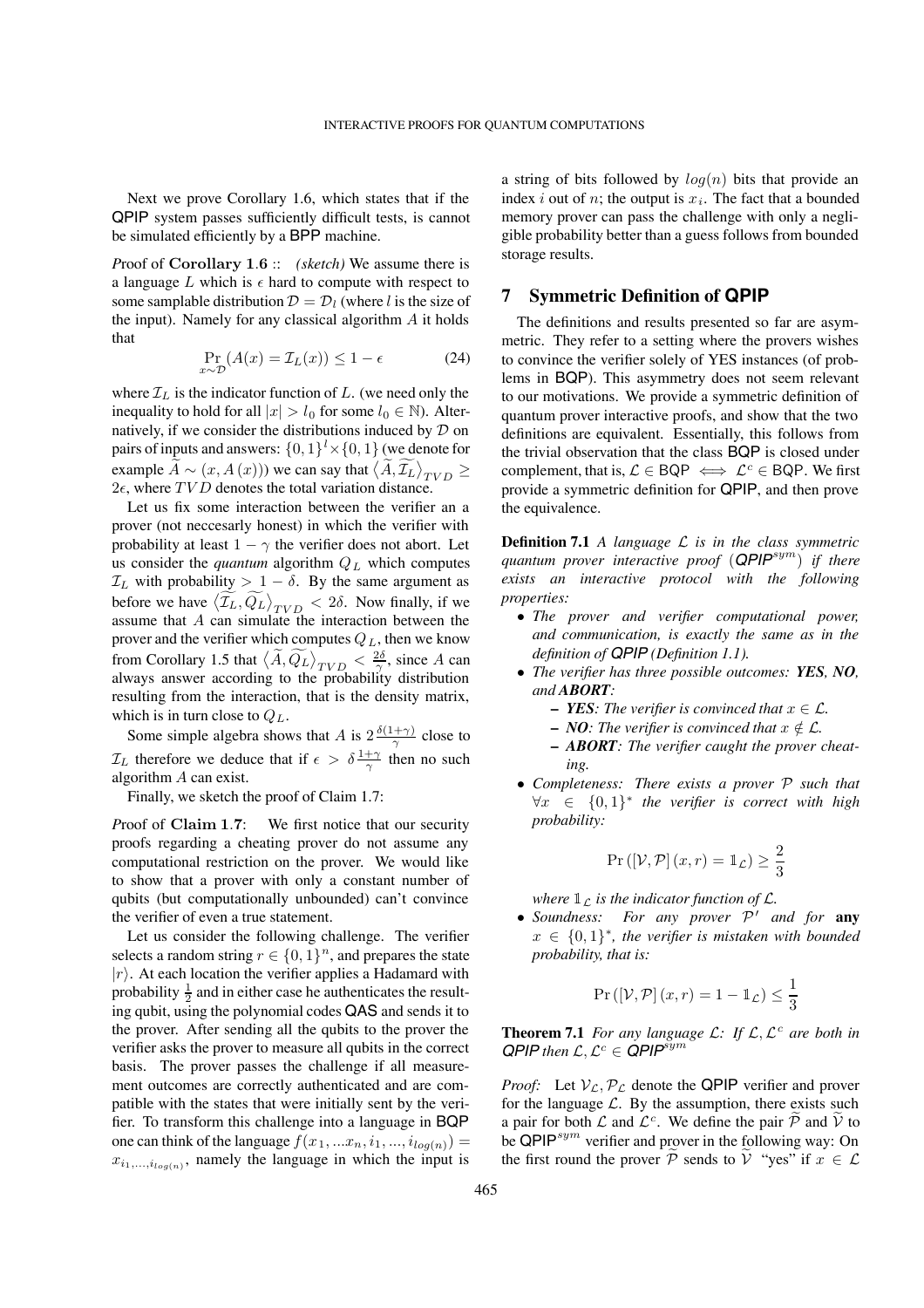and "no" otherwise. Now, both  $\widetilde{\mathcal{P}}$  and  $\widetilde{\mathcal{V}}$  behave according to  $V_c$ ,  $P_c$  if "yes" was sent or according to  $V_c$ .  $P_c$  otherwise. Soundness and completeness follows immediately from the definition.

Since BQP is closed under complement, we get:

**Corollary 7.2**  $BQP = QPIP^{sym}$ 

## **Acknowledgements**

D.A. thanks Oded Goldreich, Madhu sudan and Guy Rothblum for exciting and inspiring conversations that eventually led to this work. E.E. thanks Avinatan Hassidim for stimulating and refining ideas, particularly about fault tolerance. We also thank Gil Kalai, David DiVincenzo and Ari Mizel, for stimulating questions and clarifications, and Daniel Gottesman for many helpful ideas and remarks, and in particular, for his help in proving Theorem 3.2.

# **References**

- [1] S. Aaronson. *Shtetl-Optimized: The Aaronson 25.00 Prize*. http://scottaaronson.com/blog/?p=284, 2007. [Online; accessed 13-Feb-2009].
- [2] M. Abadi, J. Feigenbaum, and J. Kilian. On hiding information from an oracle. In *Proceedings of the nineteenth annual ACM conference on Theory of computing*, pages 195–203. ACM New York, NY, USA, 1987.
- [3] D. Aharonov and M. Ben-Or. Fault-tolerant quantum computation with constant error. *Proceedings of the twentyninth annual ACM symposium on Theory of computing*, pages 176–188, 1997.
- [4] D. Aharonov, V. Jones, and Z. Landau. A polynomial quantum algorithm for approximating the Jones polynomial. In *Proceedings of the thirty-eighth annual ACM symposium on Theory of computing*, pages 427–436. ACM New York, NY, USA, 2006.
- [5] S. Arora and B. Barak. *Computational Complexity: A Modern Approach*. to appear: http://www.cs.princeton.edu/ theory/complexity.
- [6] P. Arrighi and L. Salvail. Blind Quantum Computation. *International Journal of Quantum Information*, 4(5):883– 898, 2006.
- [7] H. Barnum, C. Crépeau, D. Gottesman, A. Smith, and A. Tapp. Authentication of Quantum Messages. *Proceedings of the 43rd Symposium on Foundations of Computer Science*, pages 449–458, 2002.
- [8] M. Ben-Or, C. Crépeau, D. Gottesman, A. Hassidim, and A. Smith. Secure Multiparty Quantum Computation with (Only) a Strict Honest Majority. *Foundations of Computer Science, 2006. FOCS'05. 47th Annual IEEE Symposium on*, pages 249–260, 2006.
- [9] S. Bravyi and A. Kitaev. Universal quantum computation with ideal Clifford gates and noisy ancillas. *Physical Review A*, 71(2):22316, 2005.
- [10] A. Broadbent, J. Fitzsimons, and E. Kashefi. Universal blind quantum computation. *Arxiv preprint arXiv:0807.4154*, 2008.
- [11] A. Childs. Secure assisted quantum computation. *Arxiv preprint quant-ph/0111046*, 2001.
- [12] C. Dankert, R. Cleve, J. Emerson, and E. Livine. Exact and Approximate Unitary 2-Designs: Constructions and Applications. *Arxiv preprint quant-ph/0606161*, 2006.
- [13] S. Goldwasser, S. Micali, and C. Rackoff. The knowledge complexity of interactive proof-systems. In *Proceedings of the seventeenth annual ACM symposium on Theory of computing*, pages 291–304. ACM New York, NY, USA, 1985.
- [14] J. Kempe, A. Kitaev, and O. Regev. The Complexity of the Local Hamiltonian Problem. *SIAM JOURNAL ON COMPUTING*, 35(5):1070, 2006.
- [15] A. Kitaev, A. Shen, and M. Vyalyi. *Classical and Quantum Computation*. American Mathematical Society, 2002.
- [16] E. Knill and R. Laflamme. Quantum computing and quadratically signed weight enumerators. *Information Processing Letters*, 79(4):173–179, 2001.
- [17] E. Knill, R. Laflamme, and W. Zurek. Resilient Quantum Computation. *Science*, 279(5349):342, 1998.
- [18] M. Nielsen, I. Chuang, and L. Grover. *Quantum Computation and Quantum Information*. Cambridge Univ. Press, 2000.
- [19] A. Roodman. Blind Analysis in Particle Physics. In *Statistical Problems in Particle Physics, Astrophysics, and Cosmology, Proceedings of the PHYSTAT 2003 Conference held 8-11 September, 2003 at the Stanford Linear Accelerator Center. SLAC eConf C030908. http://www.slac. stanford.edu/econf/C030908., p. 166*, 2003.
- [20] P. Shor. Polynomial-time algorithms for prime factorization and discrete logarithms on a quantum computer. *SIAM journal on computing(Print)*, 26(5):1484–1509, 1997.
- [21] U. Vazirani. Computational constraints on scientific theories: insights from quantum computing. http://www.cs.caltech.edu/∼schulman/Workshops/ CS-Lens-2/cs-lens-2.html, 2007.
- [22] J. Watrous. Space-Bounded Quantum Complexity. *Journal of Computer and System Sciences*, 59(2):281–326, 1999.
- [23] J. Watrous. PSPACE has constant-round quantum interactive proof systems. *Theoretical Computer Science*, 292(3):575–588, 2003.
- [24] Wikipedia. Blind experiment Wikipedia, the free encyclopedia, 2008. [Online; accessed 20-Oct-2008].
- [25] P. Wocjan and S. Zhang. Several natural BOP-complete problems arXiv: quant-ph/0606179. 2006.
- [26] J. Yaari. Preprint: *Interactive Proofs as a Theory of Confirmation*. PhD thesis, The Hebrew University of Jerusalem, 2008.

# **A Security Proof of Polynomial QAS**

# **A.1 Security Against Pauli Attacks**

**Lemma A.1** *The polynomial QAS is secure against (generalized) Pauli attacks, that is, in the case where the adver-*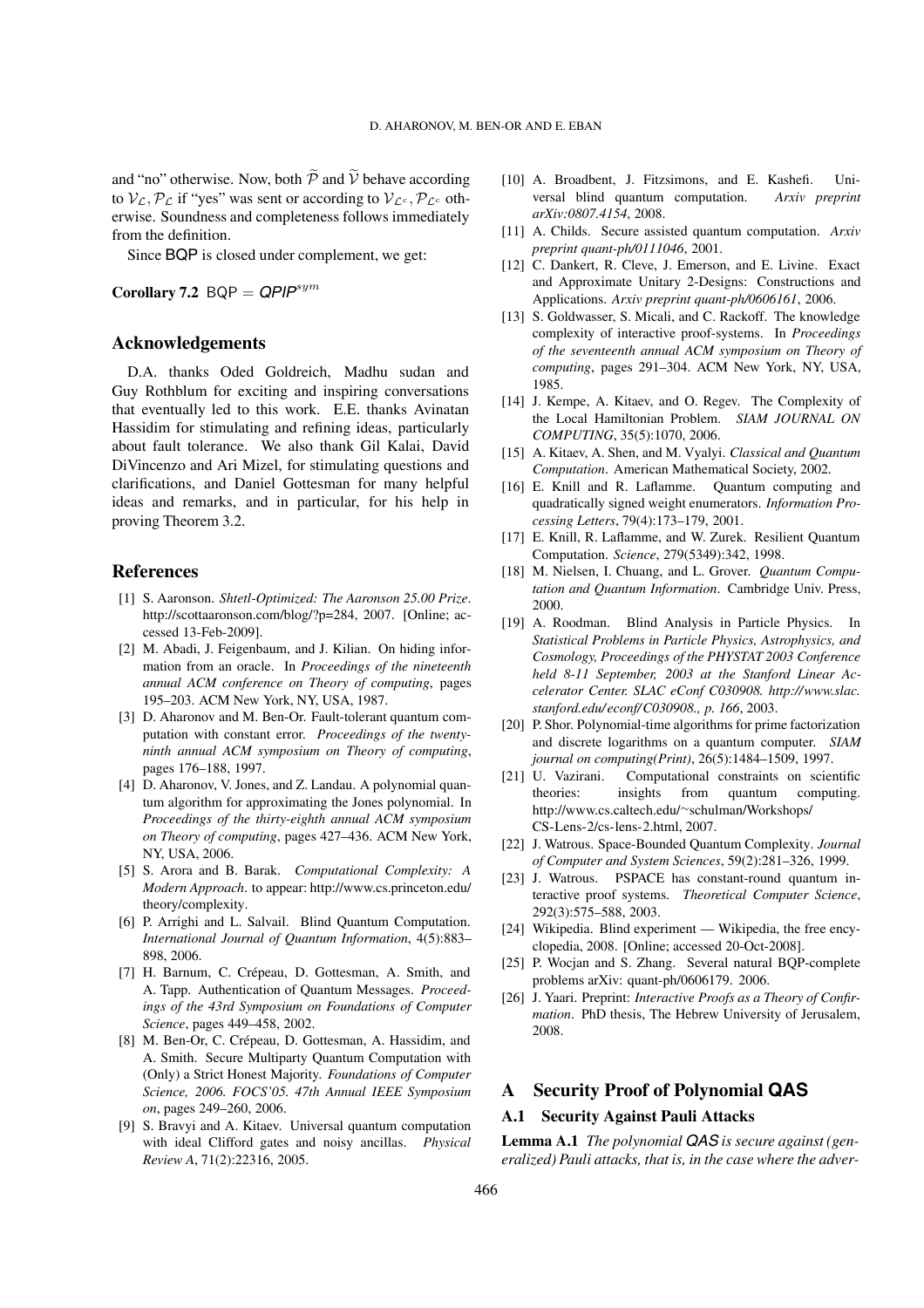*sary applies a Pauli operator. In this case the projection of Bob's state on the space spanned by*  $P_1 | \psi \rangle$  *is at least*  $1 - 2^{-d}$ .

*Proof:* Let us consider the effect of a Pauli Q operator on the signed polynomial code  $\mathcal{C}_k$ . We first show that with probability  $1 - 2^{-d}$  over the sign key k, the effect of Q is detected by the error detection procedure.

Let  $Q_x \neq \mathcal{I}$  be a Pauli operator  $Q_x = X^{x_i} \otimes \ldots \otimes X^{x_m}$ where  $x \in F_q^m$ . The effect of  $Q_x$  on the code is an addition of  $x_i$  to the i'th qubit. This addition passes the error detection step only if coincides with the values of a signed polynomial of degree at most  $d$ . We consider two cases depending on the weight of  $x$ :

- If  $|x| \leq d$ : let us denote by g the polynomial that satisfies  $\forall_i k_i g(\alpha_i) = x_i$ , since  $Q_x \neq \mathcal{I}$  we know that  $g \neq 0$ . then g has at least  $m - d$  zeros. Since g is nonzero it must have degree at of least:  $m - d = d + 1$ . Such an attack will be detected with certainty by the error detection procedure.
- ∙ Otherwise, assume without loss of generality that  $x_i \neq 0$  for  $i \leq |x|$ . There is exactly one polynomial f of degree at most d such that  $\forall_{i \geq d+1} k_i f(\alpha_i) = x_i$ . For the attack of Eve to be undetected  $x$  must agree with  $f$  on the remaining coordinates as well:

$$
\Pr_{k}(\forall_{i \le d} x_i = k_i f(\alpha_i))
$$

$$
= \prod_{i=1}^{d} \Pr_{k}(k_i = x_i^{-1} f(\alpha_i)) \quad (25)
$$

Equality holds since:  $k_i$  are independent,  $k_i = k_i^{-1}$ and  $x_i \neq 0$  for  $i \leq d$ . Since  $k_i = c$  with probability at most half we conclude that the probability that Eve's attack is undetected is at most  $2^{-d}$ .

Now that we have proved the claim for operators of the form  $Q_x$ , we handle the general case. Pauli Z are mapped in the dual code to  $X$  operators. Since the signed polynomial code is self dual,  $Q_z$  attacks will be caught with probability  $1 - 2^{-d}$  as well. To conclude the proof we notice that detection  $Q_x$  attacks do not depend on the existence  $Q_z$  attacks, therefore, a non identity operator  $Q_{x,z}$  =  $P_z P_x$  will be detected with the correct probability since either  $x$  or  $z$  must be non trivial.

What remains is to notice that the Pauli randomization  $P_{x,z}$  simply shifts any attack  $Q$  on the authenticated message to a different Pauli. That is the effect on the signed polynomial code is  $P_{x,z}^{\dagger}QP_{x,z}$ . We conclude that any Pauli operator acting on the polynomial QAS is detected with a probability of at least  $1 - 2^{-d}$  as claimed.

#### **A.2 Security Against General Attacks**

We start with a simple lemma about pauli operators.

**Lemma A.2** *Let*  $P \neq P'$  *be generalized Pauli operators. Then:*  $\sum_{Q \in \mathbb{P}_m} Q^{\dagger} P Q \rho Q^{\dagger} P^{\prime \dagger} Q = 0$ 

*Proof of Lemma A.2:* Let  $P \neq P'$  be generalized Pauli operator  $P = X^a Z^b$  and  $P' = X^{a'} Z^{b'}$ . We use the fact that  $Z^d X^c = \omega_q^{dc} X^c Z^d$  and some algebra:

$$
\sum_{Q \in \mathbb{P}_1} Q^{\dagger} P Q \rho Q^{\dagger} P'^{\dagger} Q
$$
\n
$$
= \sum_{d,c=0}^{q-1} \omega_q^{d(a-a')+c(b-b')} X^a Z^b \rho Z^{-b'} X^{-a'}
$$
\n
$$
= X^a Z^b \rho Z^{-b'} X^{-a'} \sum_{c=0}^{q-1} \omega_q^{c(b-b')} \sum_{d=0}^{q-1} \omega_q^{d(a-a')}
$$
\n(26)

To conclude the proof we recall that  $a \neq a'$  or  $b \neq b'$ , hence one of the above sums vanishes. The claim for system in higher dimension follows immediately.

In addition we need one more simple lemma:

**Lemma A.3** *For any generalized Pauli operator P:* 

$$
\frac{1}{|\mathbb{P}_m|} \sum_{Q \in \mathbb{P}_m} Q^{\dagger} P Q \rho Q^{\dagger} P^{\dagger} Q = P \rho P^{\dagger}
$$
 (27)

*P*roof of **Lemma A**.**3**: From the observation about generalized Pauli operators in Sec. 2 we know that for any two generalized Pauli operators  $P, Q, PQ = \alpha QP$  where  $\alpha$  is some phase dependent on P and Q.

$$
\frac{1}{|\mathbb{P}_m|} \sum_{Q \in \mathbb{P}_m} Q^{\dagger} P Q \rho Q^{\dagger} P^{\dagger} Q
$$
\n
$$
= \frac{1}{|\mathbb{P}_m|} \sum_{Q \in \mathbb{P}_m} Q^{\dagger} (\alpha Q P) \rho (\alpha^* P^{\dagger} Q^{\dagger}) Q
$$
\n
$$
= \frac{1}{|\mathbb{P}_m|} \sum_{Q \in \mathbb{P}_m} \alpha P \rho \alpha^* P^{\dagger}
$$
\n
$$
= P \rho P^{\dagger}
$$
\n(28)

*P*roof of **Theorem 2**.**2**: In order to prove this theorem we essentially analyze the effect of the (generalized) Paulitwirl on signed polynomial code word. We will show that for any attack the effect is as a mixture of Pauli operators which is in turn detected with hight probability as shown in Lemma A.1. For clarity, we omit the normalization factor  $|\mathbb{P}_m|$ . In addition we denote  $Q = Q \otimes \mathcal{I}_E$ . We start by decomposing any attack  $V \in U(M \otimes E)$  made by Eve to  $V = \sum_{P \in \mathbb{P}_m} P \otimes U_P$ . Bob's state prior to applying the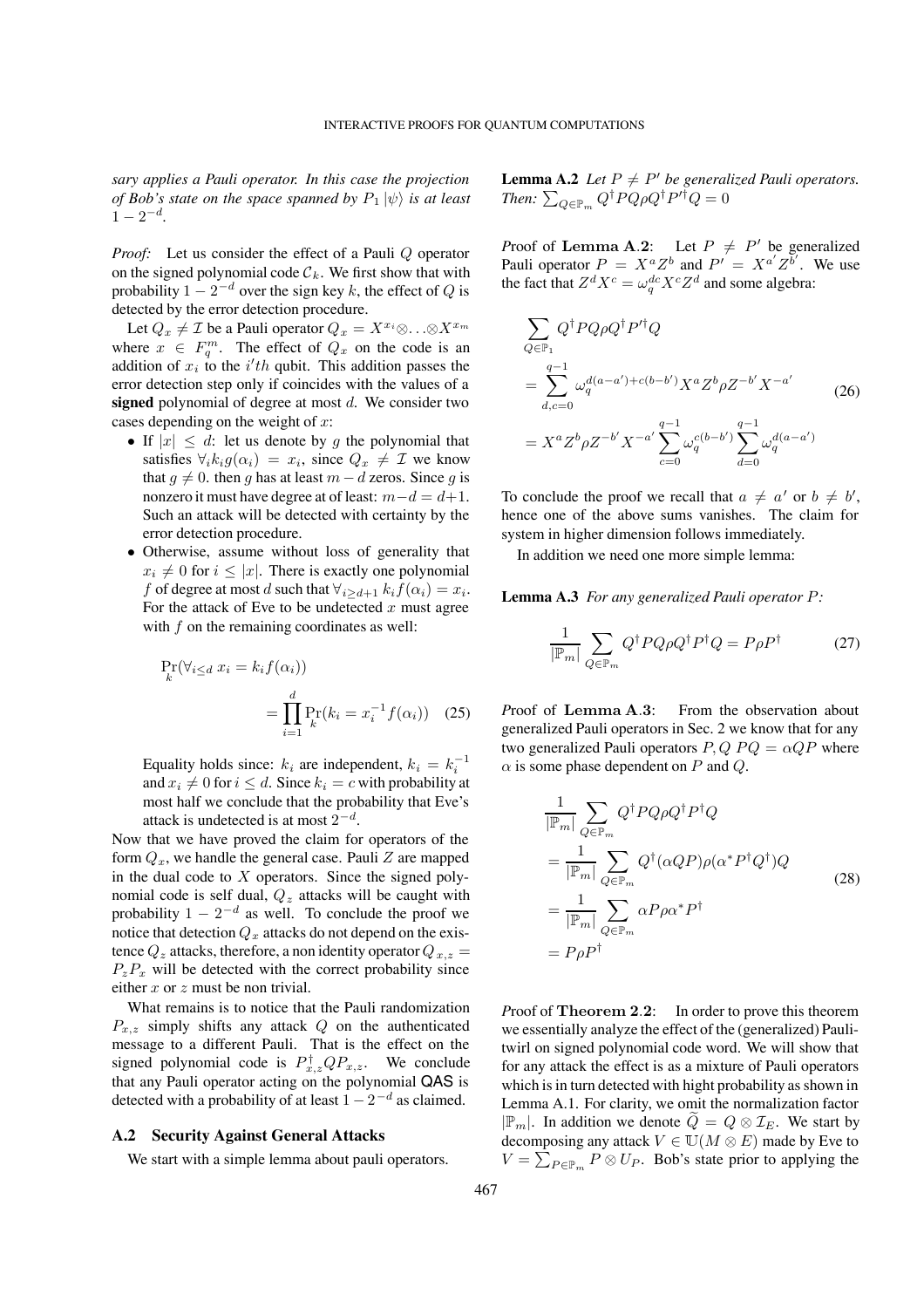error detection procedure is:

$$
\rho_{Bob} = \text{Tr}_{E} \Big( \sum_{Q \in \mathbb{P}_{m}} \widetilde{Q}^{\dagger} V \left( \widetilde{Q} \rho \otimes \rho_{E} \widetilde{Q}^{\dagger} \right) V^{\dagger} \widetilde{Q} \Big) \n= \text{Tr}_{E} \Big( \sum_{P, P' \in \mathbb{P}_{m}} \sum_{Q \in \mathbb{P}_{m}} \widetilde{Q}^{\dagger} P \otimes U_{P} \qquad (29) \n\Big( \widetilde{Q} \rho \otimes \rho_{E} \widetilde{Q}^{\dagger} \Big) P' \otimes U_{P'}^{\dagger} \widetilde{Q} \Big)
$$

Writing  $\widetilde{Q}$  explicitly and regrouping elements operating on  $M$  and on  $E$  we have:

$$
\dots = \text{Tr}_{E} \Big( \sum_{P, P' \in \mathbb{P}_{m}} \sum_{Q \in \mathbb{P}_{m}} \Big( Q^{\dagger} P Q \rho Q^{\dagger} P' Q \Big) \otimes
$$
\n
$$
U_{P} \rho_{E} U_{P'}^{\dagger} \Big) = \sum_{P, P', Q \in \mathbb{P}_{m}} \text{Tr} \Big( U_{P} \rho_{E} U_{P'}^{\dagger} \Big) \cdot \Big( Q^{\dagger} P Q \rho Q^{\dagger} P' Q \Big)
$$
\n(30)

We use Lemma A.2 and are left only with  $P = P'$ 

$$
\dots = \sum_{P,Q \in \mathbb{P}_m} \text{Tr}\left(U_P \rho_E U_P^{\dagger}\right) \cdot \left(Q^{\dagger} P Q \rho Q^{\dagger} P Q\right) \tag{31}
$$

Now we use Lemma A.3 :

$$
\dots = \sum_{P \in \mathbb{P}_m} \text{Tr}\left( U_P^{\dagger} U_P \rho_E \right) \cdot |\mathbb{P}_m| P \rho P^{\dagger} \tag{32}
$$

We set  $\alpha_P = \text{Tr} (U_P^{\dagger} U_P \rho_E)$  and we rewrite Bob's state after normalization:

$$
\alpha_{\mathcal{I}} \cdot \rho + \sum_{P \in \mathbb{P}_m \setminus \{\mathcal{I}\}} \alpha_P \cdot P \rho P^{\dagger} \tag{33}
$$

Recall that we are interested in the projection of  $\rho_{Bob}$  on the subspace spanned by the operator  $P_1^{|\psi\rangle}$ .

$$
\operatorname{Tr}\left(P_1^{|\psi\rangle}(\alpha_{\mathcal{I}} \cdot \rho + \sum_{P \in \mathbb{P}_m \setminus \{\mathcal{I}\}} \alpha_P \cdot P \rho P^{\dagger})\right) \n= \alpha_{\mathcal{I}} + \sum_{P \in \mathbb{P}_m \setminus \{\mathcal{I}\}} \alpha_P \operatorname{Tr}\left(P_1^{|\psi\rangle} P \rho P^{\dagger}\right)
$$
\n(34)

We use the bound from Lemma A.1:

$$
\cdots \geq \alpha_{\mathcal{I}} + \sum_{P \in \mathbb{P}_m \setminus \{\mathcal{I}\}} \alpha_P \left(1 - 2^{-d}\right)
$$
\n
$$
= \left(1 - \frac{1 - \alpha_{\mathcal{I}}}{2^d}\right) \tag{35}
$$

Which concludes the proof. Similarly to the random Clifford authentication scheme, the further Eve's intervention is closer to the identity, that is – Eve does almost nothing, then the projection on the good subspace is closer to 1.

# **A.3 Polynomial QAS Applied in Parallel**

When authenticating multiple registers, it may seem at first glance that Eve has the advantage of being able to tamper with the state by applying some transformation on the entire space. In the Clifford authentication protocol applied in p, the intervention of Eve is broken down to individual attacks on each register by the fact random Clifford operators are applied to each register independently.

The main idea for the concatenated polynomial authentication is to use an independent Pauli key  $(x, z)$  for each register, while maintaining the sign key  $k$  equal between registers. This idea will suffice to brake up the attack of Eve to a sequence of attacks on each register separately.

## **Protocol A.1** *Concatenated polynomial Authentication protocol:*

*Alice wishes to send a state*  $|\psi\rangle \in (C^q)^{\otimes r}$  *that is r -dimensional systems. For a security parameter , set*  $m = 2d + 1$ . Alice randomly selects a single sign key  $k \in {\{\pm 1\}}^m$ , furthermore, Alice selects r independent *Pauli keys*  $(x_i, z_i)$ *.* 

*To encode*  $|ψ⟩$  *Alice encodes each q-dimensional system using the signed polynomial code specified by . Additionally, Alice shifts the j'th encoded message by*  $P_{(x_i,y_i)}$ .

*Bob decodes each message separately, if all messages are correctly authenticated Bob declares as valid the concatenated message, otherwise Bob aborts.*

We now prove Theorem 2.3.

*P*roof of **Theorem 2**.**3**: We notice that all the reasoning in Theorem 2.2 till Eq. 35 holds in this case as well. So we have that the projection on the good subspace  $P_1^{|\psi\rangle}$ is equal to:

$$
\alpha_{\mathcal{I}} + \sum_{P \in \mathbb{P}_{r \cdot m} \setminus \{\mathcal{I}\}} \alpha_P \text{Tr}\left(P_1^{|\psi\rangle} P \rho P^{\dagger}\right) \tag{36}
$$

We start by writing  $\text{Tr}(P_1^{|\psi\rangle} P \rho P^{\dagger}) = 1 - \text{Tr}(P_0^{|\psi\rangle} P \rho P^{\dagger}).$ We recall that  $P$  here is a Pauli operator from the group  $\mathbb{P}_{m \cdot r}$  so we write:  $P = P_{(1)} \otimes \ldots \otimes P_{(r)}$ .

**Lemma A.4** *The probability for Bob to be fooled by the application of*  $P \neq \mathcal{I}$  *is at most*  $2^{-d}$ *.* 

*Proof:* For  $P \rho P^{\dagger}$  to be in  $P_0^{|\phi\rangle}$  it must be the case that for all *j* such that  $P_{(j)} \neq \mathcal{I}$  Eve escapes detection (Bob does not abort although the register is "corrupted"). We note that Bob declares as valid the remaining registers (where  $P(i) = \mathcal{I}$  with certainty. We assume without loss of generality that  $P_{(1)} \neq \mathcal{I}$ , we write the probability that Bob